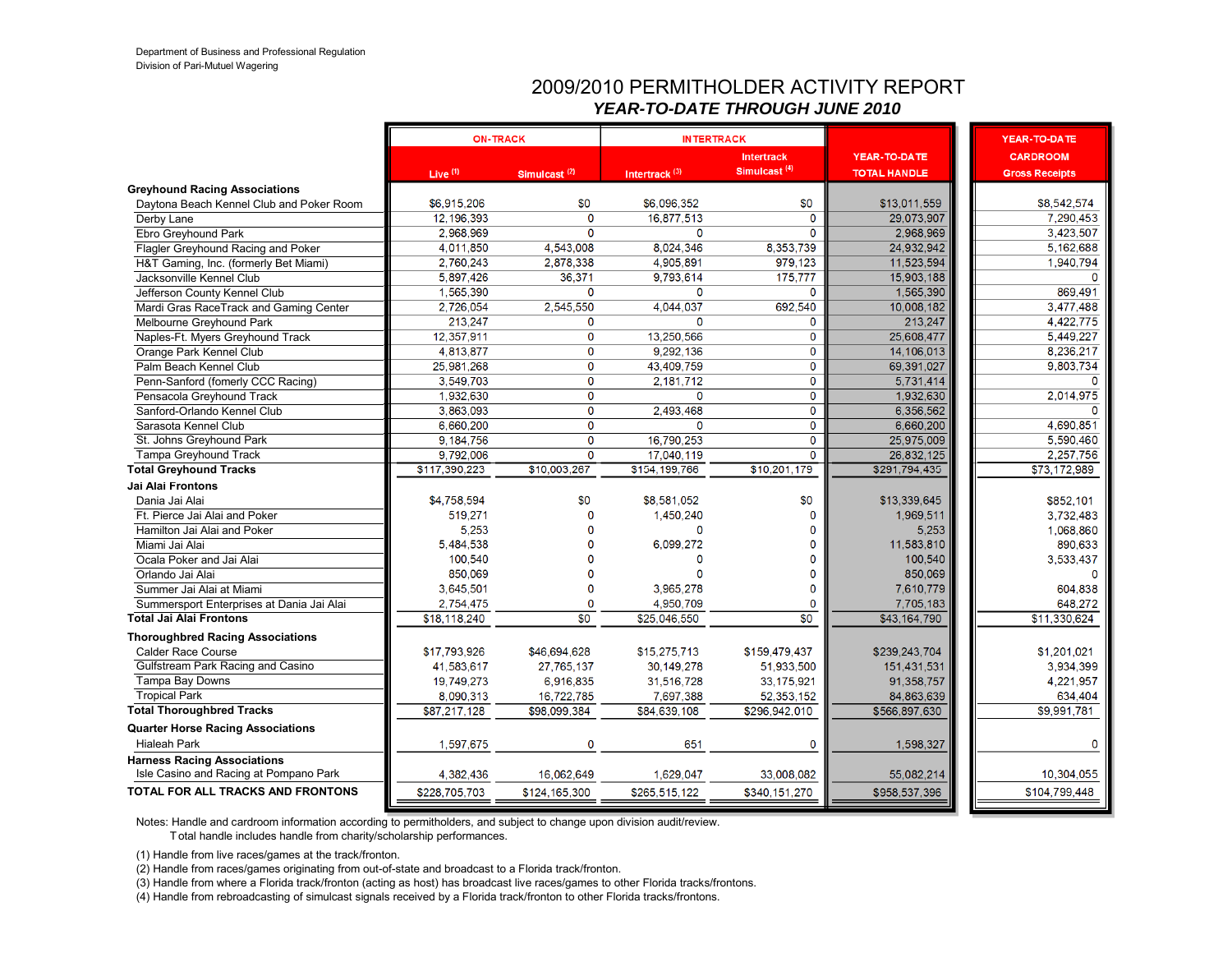#### JULY 2009 PERMITHOLDER ACTIVITY REPORT

|                                           | <b>ON-TRACK</b> |                          | <b>INTERTRACK</b>         |                          | <b>JULY</b>   | <b>JULY</b>           |
|-------------------------------------------|-----------------|--------------------------|---------------------------|--------------------------|---------------|-----------------------|
|                                           |                 |                          |                           | <b>Intertrack</b>        | <b>TOTAL</b>  | <b>CARDROOM</b>       |
|                                           | Live $(1)$      | Simulcast <sup>(2)</sup> | Intertrack <sup>(3)</sup> | Simulcast <sup>(4)</sup> | <b>HANDLE</b> | <b>Gross Receipts</b> |
| <b>Greyhound Racing Associations</b>      |                 |                          |                           |                          |               |                       |
| Davtona Beach Kennel Club and Poker Room  | \$785,464       | \$0                      | \$692,714                 | \$0                      | \$1,478,178   | \$777,511             |
| Derby Lane                                | $\Omega$        | $\mathbf 0$              | $\Omega$                  | $\Omega$                 | $\Omega$      | 645.694               |
| Ebro Greyhound Park                       | 710,766         | $\mathbf 0$              | $\Omega$                  | $\overline{0}$           | 710,766       | 369.954               |
| Flagler Greyhound Racing and Poker        | 337,670         | 527,425                  | 817,599                   | 1,587,403                | 3,270,097     | 365,102               |
| H&T Gaming, Inc. (formerly Bet Miami)     | $\mathbf{0}$    | $\mathbf 0$              | $\Omega$                  | n                        |               | 136,048               |
| Jacksonville Kennel Club                  | 1.976.126       | 36.371                   | 3,254,694                 | 175,777                  | 5.442.968     |                       |
| Jefferson County Kennel Club              | 179,450         | $\Omega$                 | O                         | O                        | 179,450       | 85,640                |
| Mardi Gras RaceTrack and Gaming Center    | $\Omega$        |                          |                           |                          |               | 254,381               |
| Melbourne Greyhound Park                  | n               |                          |                           |                          |               | 385,396               |
| Naples-Ft. Myers Greyhound Track          | 867,659         |                          | 1,302,814                 |                          | 2,170,473     | 431,106               |
| Orange Park Kennel Club                   | O               |                          | O                         |                          |               | 660,757               |
| Palm Beach Kennel Club                    | 2.032.434       |                          | 3.728.693                 |                          | 5.761.127     | 789,279               |
| Penn-Sanford (fomerly CCC Racing)         | 713,244         |                          | 416,117                   |                          | 1.129.360     |                       |
| Pensacola Greyhound Track                 | 340,552         |                          | O                         |                          | 340,552       |                       |
| Sanford-Orlando Kennel Club               | $\Omega$        |                          |                           |                          |               |                       |
| Sarasota Kennel Club                      |                 |                          |                           |                          |               | 383,927               |
| St. Johns Greyhound Park                  |                 |                          |                           |                          |               | 542,824               |
| <b>Tampa Greyhound Track</b>              | 1,872,214       | O                        | 3,503,177                 |                          | 5,375,391     | 192,309               |
| <b>Total Greyhound Tracks</b>             | \$9,815,579     | \$563,796                | \$13,715,807              | \$1,763,180              | \$25,858,362  | \$6,019,926           |
| <b>Jai Alai Frontons</b>                  |                 |                          |                           |                          |               |                       |
| Dania Jai Alai                            | \$0             | \$0                      | \$0                       | \$0                      | \$0           | \$85,349              |
| Ft. Pierce Jai Alai and Poker             |                 | $\Omega$                 |                           |                          |               | 337,108               |
| Hamilton Jai Alai and Poker               |                 |                          |                           |                          |               | 109,131               |
| Miami Jai Alai                            |                 |                          |                           |                          |               |                       |
| Ocala Poker and Jai Alai                  |                 |                          |                           |                          |               | 334,253               |
| Orlando Jai Alai                          |                 |                          |                           |                          |               |                       |
| Summer Jai Alai at Miami                  | 1.035.007       | $\Omega$                 | 1.194.370                 |                          | 2.229.377     | 177,863               |
| Summersport Enterprises at Dania Jai Alai | 683,546         | $\mathbf{0}$             | 1,246,444                 | 0                        | 1,929,990     | 74,960                |
| <b>Total Jai Alai Frontons</b>            | \$1,718,553     | \$0                      | \$2,440,814               | $\overline{30}$          | \$4,159,367   | \$1,118,664           |
| <b>Thoroughbred Racing Associations</b>   |                 |                          |                           |                          |               |                       |
| <b>Calder Race Course</b>                 | \$3,389,946     | \$8,148,607              | \$3,029,625               | \$26,964,958             | \$41,533,136  | \$0                   |
| Gulfstream Park Racing and Casino         | $\mathbf 0$     | $\mathbf 0$              | $\Omega$                  | n                        | $\Omega$      | 329.326               |
| Tampa Bay Downs                           | $\Omega$        | $\Omega$                 | $\Omega$                  |                          |               | 349,014               |
| <b>Tropical Park</b>                      |                 | O                        |                           |                          |               | O                     |
| <b>Total Thoroughbred Tracks</b>          | \$3,389,946     | \$8,148,607              | \$3,029,625               | \$26,964,958             | \$41,533,136  | \$678,340             |
| <b>Quarter Horse Racing Associations</b>  |                 |                          |                           |                          |               |                       |
| <b>Hialeah Park</b>                       | $\mathbf 0$     | $\mathbf 0$              | $\Omega$                  | $\Omega$                 | O             | $\Omega$              |
| <b>Harness Racing Associations</b>        |                 |                          |                           |                          |               |                       |
| Isle Casino and Racing at Pompano Park    | $\mathbf 0$     | 1,342,471                | $\Omega$                  | 3,094,717                | 4,437,188     | 805,290               |
| TOTAL FOR ALL TRACKS AND FRONTONS         | \$14,924,077    | \$10,054,874             | \$19,186,247              | \$31,822,855             | \$75,988,053  | \$8,622,220           |
|                                           |                 |                          |                           |                          |               |                       |

Notes: Handle and cardroom information according to permitholders, and subject to change upon division audit/review.

T otal handle includes handle from charity/scholarship performances.

(1) Handle from live races/games at the track/fronton.

(2) Handle from races/games originating from out-of-state and broadcast to a Florida track/fronton.

(3) Handle from where a Florida track/fronton (acting as host) has broadcast live races/games to other Florida tracks/frontons.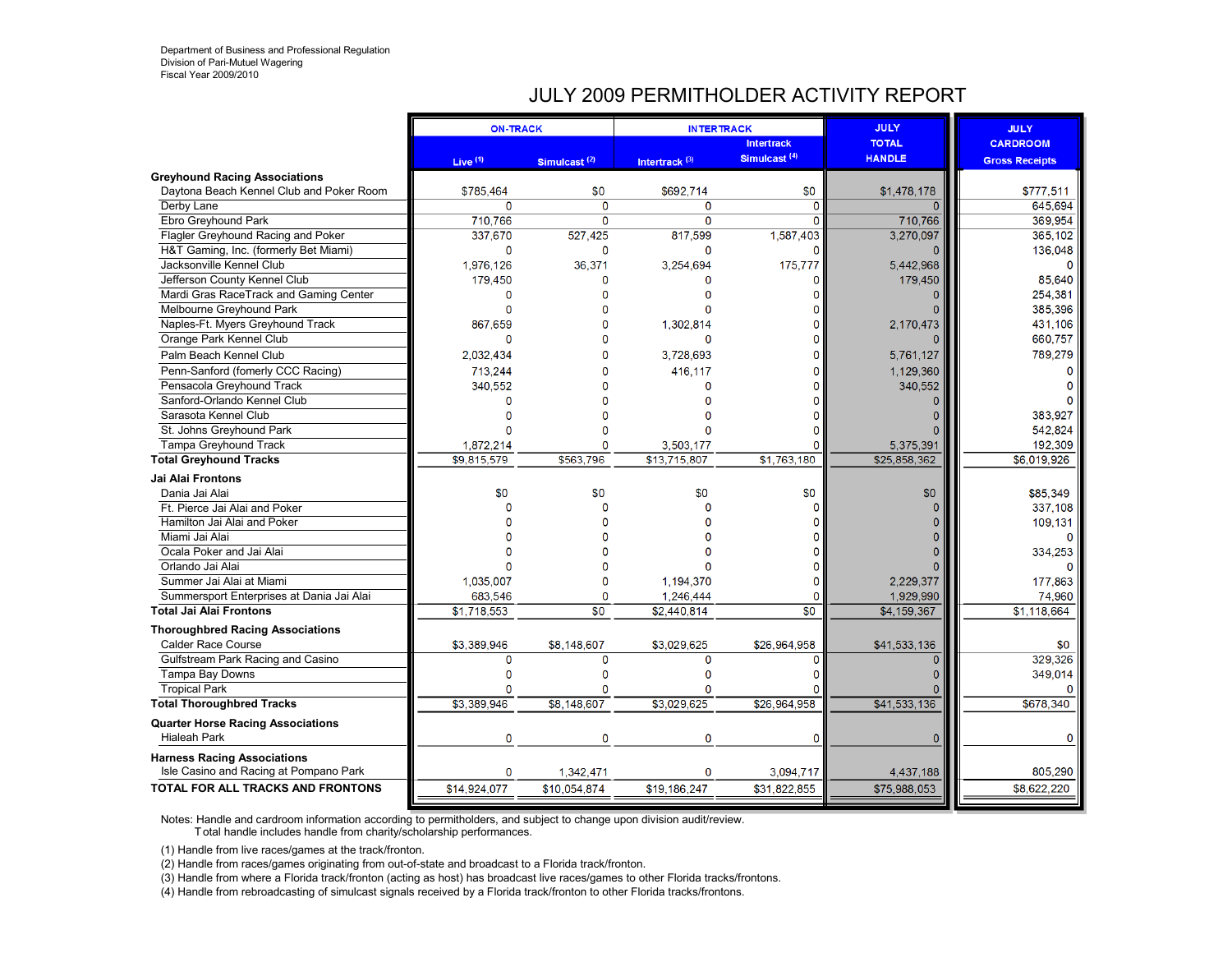#### AUGUST 2009 PERMITHOLDER ACTIVITY REPORT

|                                                                 | <b>ON-TRACK</b>       |                     |                  | <b>INTERTRACK</b>                             | <b>AUGUST</b>                 | <b>AUGUST</b>         |
|-----------------------------------------------------------------|-----------------------|---------------------|------------------|-----------------------------------------------|-------------------------------|-----------------------|
|                                                                 |                       |                     |                  | <b>Intertrack</b><br>Simulcast <sup>(4)</sup> | <b>TOTAL</b><br><b>HANDLE</b> | <b>CARDROOM</b>       |
|                                                                 | Live <sup>(1)</sup>   | Simulcast $(2)$     | Intertrack $(3)$ |                                               |                               | <b>Gross Receipts</b> |
| <b>Greyhound Racing Associations</b>                            |                       |                     |                  | \$0                                           |                               |                       |
| Daytona Beach Kennel Club and Poker Room                        | \$579.856<br>$\Omega$ | \$0<br>$\mathbf{0}$ | \$600,545        | $\overline{0}$                                | \$1.180.402<br>$\Omega$       | \$709.302<br>612.001  |
| Derby Lane                                                      |                       | $\Omega$            | 0<br>$\Omega$    | 0                                             | 399.495                       | 341,567               |
| Ebro Greyhound Park                                             | 399.495               |                     |                  |                                               |                               |                       |
| Flagler Greyhound Racing and Poker                              | 322.804<br>$\Omega$   | 418.723             | 719.624          | 1.521.099                                     | 2.982.251                     | 510.324               |
| H&T Gaming, Inc. (formerly Bet Miami)                           |                       | 0                   | $\Omega$         | $\Omega$                                      |                               | 134,183               |
| Jacksonville Kennel Club                                        | 1,845,837             | $\mathbf 0$         | 3,193,100        | 0                                             | 5.038.937                     | $\Omega$              |
| Jefferson County Kennel Club                                    | 177.863               | $\mathbf 0$         | 0                | $\mathbf 0$                                   | 177.863                       | 77,974                |
| Mardi Gras RaceTrack and Gaming Center                          | $\mathbf 0$           | $\mathbf 0$         | $\mathbf 0$      | $\overline{0}$                                | $\Omega$                      | 241,500               |
| Melbourne Greyhound Park                                        | 0                     | 0                   | 0                | 0                                             | $\Omega$                      | 345,244               |
| Naples-Ft. Myers Greyhound Track                                | 786.350               | $\overline{0}$      | 1.168.754        | $\overline{0}$                                | 1,955,104                     | 422.794               |
| Orange Park Kennel Club                                         | $\mathbf{0}$          | $\mathbf 0$         | $\mathbf{0}$     | $\Omega$                                      |                               | 644,293               |
| Palm Beach Kennel Club                                          | 1.896.785             | 0                   | 3.597.704        | $\overline{0}$                                | 5.494.489                     | 774,818               |
| Penn-Sanford (fomerly CCC Racing)                               | 440.180               | 0                   | 242,302          | 0                                             | 682.481                       | $\Omega$              |
| Pensacola Greyhound Track                                       | 242,506               | $\overline{0}$      | 0                | $\overline{0}$                                | 242,506                       | $\mathbf 0$           |
| Sanford-Orlando Kennel Club                                     | $\mathbf 0$           | $\mathbf 0$         | $\mathbf{0}$     | $\mathbf{0}$                                  | $\Omega$                      | $\Omega$              |
| Sarasota Kennel Club                                            | $\overline{0}$        | $\overline{0}$      | $\overline{0}$   | $\overline{0}$                                | $\Omega$                      | 366.882               |
| St. Johns Greyhound Park                                        | $\mathbf 0$           | $\mathbf 0$         | $\mathbf 0$      | $\mathbf 0$                                   | $\Omega$                      | 495,255               |
| Tampa Greyhound Track                                           | 1,663,451             | $\overline{0}$      | 3,102,004        | $\Omega$                                      | 4,765,455                     | 181.650               |
| <b>Total Greyhound Tracks</b>                                   | \$8,355,127           | \$418,723           | \$12,624,032     | \$1,521,099                                   | \$22,918,982                  | \$5.857,787           |
| Jai Alai Frontons                                               |                       |                     |                  |                                               |                               |                       |
| Dania Jai Alai                                                  | \$0                   | \$0                 | \$0              | \$0                                           | \$0                           | \$80,110              |
| Ft. Pierce Jai Alai and Poker                                   |                       | $\Omega$            |                  |                                               |                               | 382.251               |
| Hamilton Jai Alai and Poker                                     |                       | n                   |                  |                                               |                               | 100,826               |
| Miami Jai Alai                                                  |                       |                     |                  |                                               |                               | $\Omega$              |
| Ocala Poker and Jai Alai                                        |                       |                     |                  | 0                                             |                               | 292,628               |
| Orlando Jai Alai                                                |                       | n                   |                  | O                                             |                               |                       |
| Summer Jai Alai at Miami                                        | 897.161               | $\Omega$            | 1.001.270        | 0                                             | 1.898.431                     | 138,247               |
| Summersport Enterprises at Dania Jai Alai                       | 629,687               | $\mathbf 0$         | 1,118,139        | 0                                             | 1,747,826                     | 63,853                |
| <b>Total Jai Alai Frontons</b>                                  | \$1,526,848           | $\overline{\$0}$    | \$2,119,409      | \$0                                           | \$3,646,257                   | \$1,057,915           |
| <b>Thoroughbred Racing Associations</b>                         |                       |                     |                  |                                               |                               |                       |
| <b>Calder Race Course</b>                                       | \$3,226,444           | \$8,503,974         | \$2,792,210      | \$28,545,431                                  | \$43,068,060                  | \$0                   |
| Gulfstream Park Racing and Casino                               | 0                     | 0                   | 0                | $\mathbf 0$                                   | $\overline{0}$                | 305,634               |
| Tampa Bay Downs                                                 | $\mathbf{0}$          | $\mathbf 0$         | $\mathbf 0$      | $\mathbf 0$                                   | $\mathbf{0}$                  | 353,887               |
| <b>Tropical Park</b>                                            | $\Omega$              | $\Omega$            | $\Omega$         | $\Omega$                                      | $\Omega$                      | $\Omega$              |
| <b>Total Thoroughbred Tracks</b>                                | \$3,226,444           | \$8,503,974         | \$2.792.210      | \$28,545,431                                  | \$43,068,060                  | \$659,521             |
|                                                                 |                       |                     |                  |                                               |                               |                       |
| <b>Quarter Horse Racing Associations</b><br><b>Hialeah Park</b> | 0                     | $\mathbf 0$         | $\mathbf 0$      | 0                                             | $\overline{0}$                | $\mathbf 0$           |
|                                                                 |                       |                     |                  |                                               |                               |                       |
| <b>Harness Racing Associations</b>                              |                       |                     |                  |                                               |                               |                       |
| Isle Casino and Racing at Pompano Park                          | $\mathbf 0$           | 1,180,123           | $\Omega$         | 2,813,401                                     | 3,993,524                     | 794.234               |
| TOTAL FOR ALL TRACKS AND FRONTONS                               | \$13,108,419          | \$10,102,820        | \$17,535,651     | \$32,879,931                                  | \$73,626,822                  | \$8,369,456           |
|                                                                 |                       |                     |                  |                                               |                               |                       |

Notes: Handle and cardroom information according to permitholders, and subject to change upon division audit/review.

T otal handle includes handle from charity/scholarship performances.

(1) Handle from live races/games at the track/fronton.

(2) Handle from races/games originating from out-of-state and broadcast to a Florida track/fronton.

(3) Handle from where a Florida track/fronton (acting as host) has broadcast live races/games to other Florida tracks/frontons.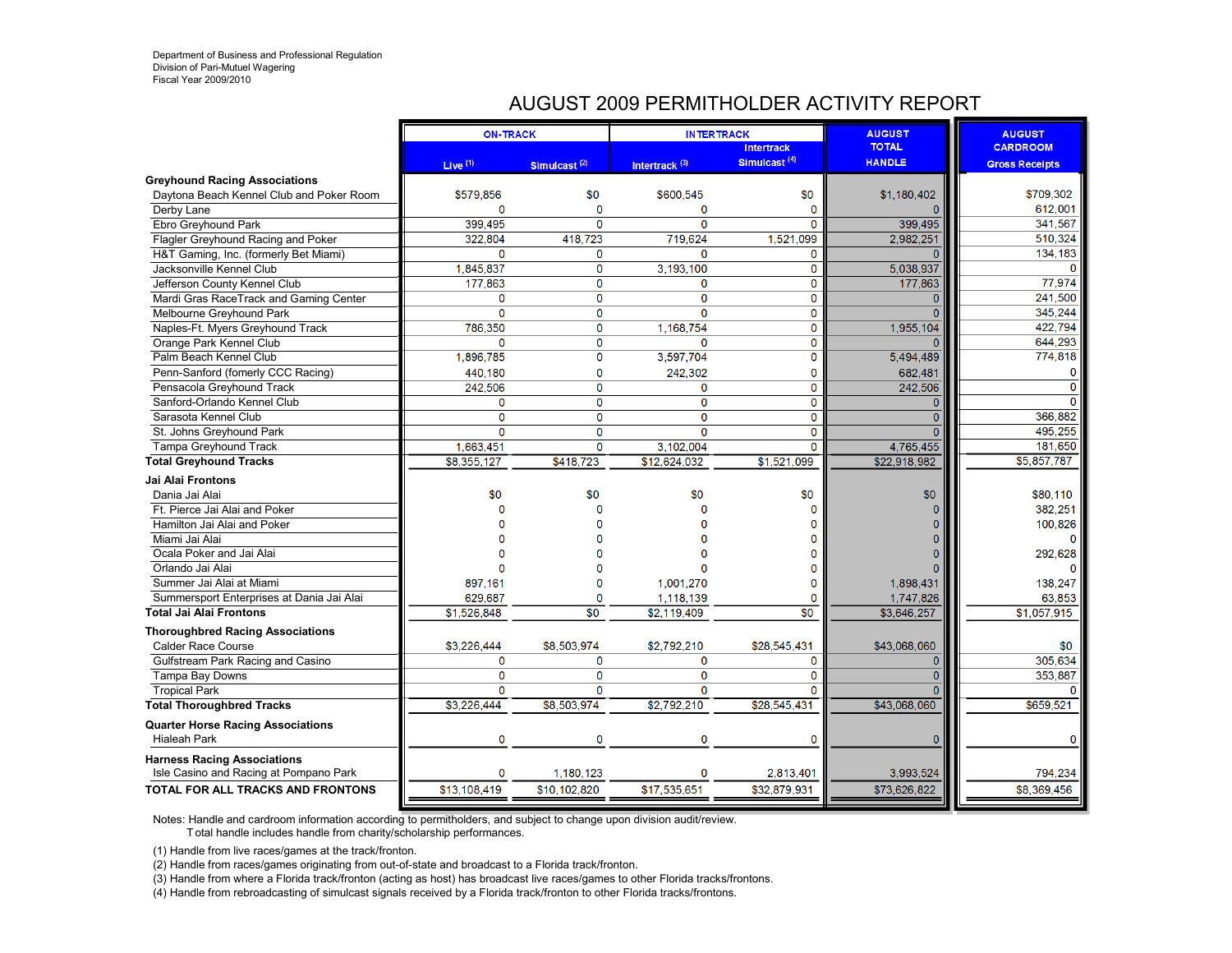# SEPTEMBER 2009 PERMITHOLDER ACTIVITY REPORT

|                                                                                  | <b>ON-TRACK</b> |                 | <b>INTERTRACK</b>         |                                               | <b>SEPTEMBER</b><br><b>TOTAL</b> | <b>SEPTEMBER</b>      |
|----------------------------------------------------------------------------------|-----------------|-----------------|---------------------------|-----------------------------------------------|----------------------------------|-----------------------|
|                                                                                  |                 |                 |                           | <b>Intertrack</b><br>Simulcast <sup>(4)</sup> | <b>HANDLE</b>                    | <b>CARDROOM</b>       |
|                                                                                  | Live $(1)$      | Simulcast $(2)$ | Intertrack <sup>(3)</sup> |                                               |                                  | <b>Gross Receipts</b> |
| <b>Greyhound Racing Associations</b><br>Daytona Beach Kennel Club and Poker Room | \$484,453       | \$0             | \$532,668                 | \$0                                           | \$1,017,121                      | \$696,799             |
|                                                                                  | $\Omega$        | $\Omega$        | $\Omega$                  | $\Omega$                                      | $\Omega$                         | 533,493               |
| Derby Lane<br>Ebro Greyhound Park                                                | 252.213         | $\Omega$        | $\mathbf{0}$              | $\Omega$                                      | 252,213                          | 309,668               |
|                                                                                  | 275.386         | 384.006         | 616.930                   | 1,313,423                                     | 2,589,745                        | 326,269               |
| Flagler Greyhound Racing and Poker                                               | $\mathbf{O}$    | $\mathbf{0}$    | $\Omega$                  | $\Omega$                                      | $\Omega$                         | 136,035               |
| H&T Gaming, Inc. (formerly Bet Miami)<br>Jacksonville Kennel Club                | 417,177         | 0               | 719,937                   | 0                                             | 1,137,114                        | $\mathbf 0$           |
|                                                                                  | 124,955         | $\mathbf 0$     | $\Omega$                  | 0                                             | 124,955                          | 68,906                |
| Jefferson County Kennel Club                                                     |                 |                 |                           |                                               |                                  |                       |
| Mardi Gras RaceTrack and Gaming Center                                           | $\mathbf 0$     | $\mathbf 0$     | $\mathbf 0$               | 0                                             | $\mathbf{0}$<br>$\Omega$         | 223.779               |
| Melbourne Greyhound Park                                                         | $\Omega$        | $\mathbf 0$     | $\Omega$                  | $\Omega$                                      |                                  | 334,681               |
| Naples-Ft. Myers Greyhound Track                                                 | 514.928         | $\mathbf 0$     | 828.529                   | 0                                             | 1,343,457                        | 391,550               |
| Orange Park Kennel Club                                                          | 1,092,766       | $\mathbf 0$     | 2,085,857                 | 0                                             | 3,178,623                        | 586,053               |
| Palm Beach Kennel Club                                                           | 1.649.771       | $\mathbf{O}$    | 3.223.460                 | 0                                             | 4.873.231                        | 670,939               |
| Penn-Sanford (fomerly CCC Racing)                                                | 485,451         | $\Omega$        | 331,993                   | O                                             | 817,444                          |                       |
| Pensacola Greyhound Track                                                        | 163,906         | O               | O                         | n                                             | 163,906                          |                       |
| Sanford-Orlando Kennel Club                                                      | $\Omega$        |                 |                           |                                               | $\Omega$                         |                       |
| Sarasota Kennel Club                                                             |                 |                 |                           |                                               | $\Omega$                         | 345,854               |
| St. Johns Greyhound Park                                                         |                 |                 |                           |                                               |                                  | 443,401               |
| Tampa Greyhound Track                                                            | 1,496,694       | $\Omega$        | 2,854,835                 | n                                             | 4,351,529                        | 176,343               |
| <b>Total Greyhound Tracks</b>                                                    | \$6,957,701     | \$384,006       | \$11,194,209              | \$1,313,423                                   | \$19,849,339                     | \$5,243,769           |
| Jai Alai Frontons                                                                |                 |                 |                           |                                               |                                  |                       |
| Dania Jai Alai                                                                   | \$0             | \$0             | \$0                       | \$0                                           | \$0                              | \$71,504              |
| Ft. Pierce Jai Alai and Poker                                                    | $\Omega$        | $\Omega$        | $\mathbf 0$               | 0                                             | $\Omega$                         | 355,636               |
| Hamilton Jai Alai and Poker                                                      | 1,280           | $\mathbf 0$     | 0                         | 0                                             | 1,280                            | 91,146                |
| Miami Jai Alai                                                                   | $\Omega$        | $\mathbf 0$     | $\mathbf 0$               | 0                                             | $\overline{0}$                   | $\Omega$              |
| Ocala Poker and Jai Alai                                                         | $\overline{0}$  | $\overline{0}$  | $\overline{0}$            | $\mathbf 0$                                   | $\overline{0}$                   | 282,478               |
| Orlando Jai Alai                                                                 | $\Omega$        | $\mathbf 0$     | $\overline{0}$            | 0                                             | $\Omega$                         |                       |
| Summer Jai Alai at Miami                                                         | 840.618         | $\mathbf{0}$    | 870.527                   | 0                                             | 1,711,145                        | 144,661               |
| Summersport Enterprises at Dania Jai Alai                                        | 532.443         | $\mathbf 0$     | 946.731                   | $\mathbf 0$                                   | 1,479,175                        | 59,707                |
| <b>Total Jai Alai Frontons</b>                                                   | \$1,374,341     | $\overline{30}$ | \$1,817,258               | \$0                                           | \$3,191,600                      | \$1,005,131           |
| <b>Thoroughbred Racing Associations</b>                                          |                 |                 |                           |                                               |                                  |                       |
| <b>Calder Race Course</b>                                                        | \$2,540,839     | \$6,559,358     | \$2.231.457               | \$23,208,398                                  | \$34,540,052                     | \$0                   |
| Gulfstream Park Racing and Casino                                                | $\mathbf{0}$    | $\Omega$        | $\Omega$                  | 0                                             | $\mathbf 0$                      | 268,903               |
| Tampa Bay Downs                                                                  |                 |                 |                           |                                               | $\Omega$                         | 329,974               |
| <b>Tropical Park</b>                                                             | $\Omega$        |                 |                           |                                               |                                  |                       |
| <b>Total Thoroughbred Tracks</b>                                                 | \$2,540,839     | \$6,559,358     | \$2,231,457               | \$23,208,398                                  | \$34,540,052                     | \$598,877             |
|                                                                                  |                 |                 |                           |                                               |                                  |                       |
| <b>Quarter Horse Racing Associations</b><br><b>Hialeah Park</b>                  | $\mathbf 0$     | $\mathbf 0$     | $\mathbf 0$               | $\mathbf{0}$                                  | $\mathbf{0}$                     | O                     |
| <b>Harness Racing Associations</b>                                               |                 |                 |                           |                                               |                                  |                       |
| Isle Casino and Racing at Pompano Park                                           | 77.135          | 1.123.982       | 40.483                    | 2.515.116                                     | 3,756,715                        | 745,318               |
| <b>TOTAL FOR ALL TRACKS AND FRONTONS</b>                                         | \$10.950.016    | \$8,067,346     | \$15,283,407              | \$27,036,937                                  | \$61,337,705                     | \$7,593,095           |
|                                                                                  |                 |                 |                           |                                               |                                  |                       |

Notes: Handle and cardroom information according to permitholders, and subject to change upon division audit/review. T otal handle includes handle from charity/scholarship performances.

(1) Handle from live races/games at the track/fronton.

(2) Handle from races/games originating from out-of-state and broadcast to a Florida track/fronton.

(3) Handle from where a Florida track/fronton (acting as host) has broadcast live races/games to other Florida tracks/frontons.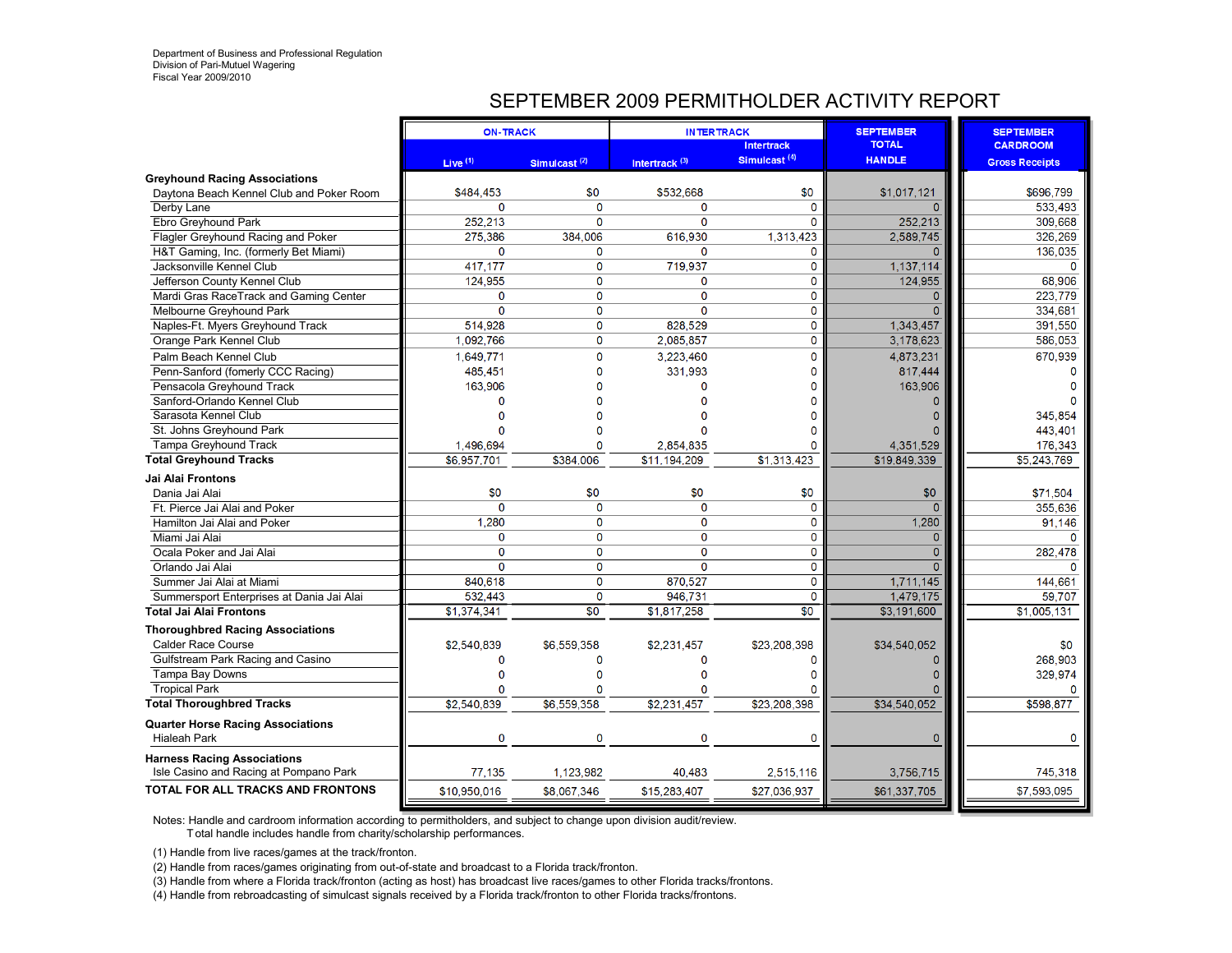# OCTOBER 2009 PERMITHOLDER ACTIVITY REPORT

| Simulcast <sup>(4)</sup><br><b>HANDLE</b><br>Live $(1)$<br>Intertrack <sup>(3)</sup><br>Simulcast $(2)$<br><b>Gross Receipts</b><br><b>Greyhound Racing Associations</b><br>\$971,359<br>Daytona Beach Kennel Club and Poker Room<br>\$468,096<br>\$0<br>\$503,263<br>\$0<br>\$762.682<br>$\Omega$<br>569,038<br>$\mathbf 0$<br>$\Omega$<br>Derby Lane<br>$\mathbf{0}$<br>Ebro Greyhound Park<br>$\Omega$<br>$\Omega$<br>289,031<br>Flagler Greyhound Racing and Poker<br>2,827,170<br>361.637<br>387.854<br>691.999<br>1.385.680<br>365.053<br>H&T Gaming, Inc. (formerly Bet Miami)<br>$\Omega$<br>$\Omega$<br>145,117<br>$\Omega$<br>Jacksonville Kennel Club<br>133.446<br>79,338<br>Jefferson County Kennel Club<br>133,446<br>Mardi Gras RaceTrack and Gaming Center<br>$\mathbf{0}$<br>234,960<br>$\mathbf 0$<br>378,541<br>$\Omega$<br>$\Omega$<br>Melbourne Greyhound Park<br>0<br>$\Omega$<br>$\Omega$<br>921.281<br>$\mathbf 0$<br>1.609.421<br>403.951<br>688.140<br>Naples-Ft. Myers Greyhound Track<br>$\mathbf 0$<br>$\mathbf 0$<br>4,747,807<br>1,598,606<br>3,149,201<br>728,165<br>Orange Park Kennel Club<br>$\mathbf{0}$<br>$\mathbf{0}$<br>3,635,672<br>5,509,581<br>714,328<br>Palm Beach Kennel Club<br>1,873,909<br>Penn-Sanford (fomerly CCC Racing)<br>599,976<br>403.856<br>1,003,832<br>$\Omega$<br>O<br>171.169<br>Pensacola Greyhound Track<br>171.169<br>O<br>Sanford-Orlando Kennel Club<br>$\Omega$<br>$\mathbf{0}$<br>Sarasota Kennel Club<br>364,126<br>St. Johns Greyhound Park<br>417.549<br><b>Tampa Greyhound Track</b><br>1,611,826<br>2.780.208<br>4,392,033<br>179,871<br>$\Omega$<br>n<br>\$21,365,818<br>\$7,506,805<br>\$387,854<br>\$12,085,479<br>\$1,385,680<br>\$5,631,749<br>Jai Alai Frontons<br>\$0<br>\$0<br>\$0<br>\$0<br>\$0<br>\$75.148<br>Dania Jai Alai<br>$\Omega$<br>Ft. Pierce Jai Alai and Poker<br>$\Omega$<br>$\Omega$<br>C<br>$\Omega$<br>290,464<br>0<br>1,888<br>1,888<br>$\mathbf 0$<br>$\Omega$<br>100,312<br>Hamilton Jai Alai and Poker<br>0<br>$\mathbf 0$<br>$\mathbf 0$<br>$\Omega$<br>$\mathbf 0$<br>Miami Jai Alai<br>$\Omega$<br>$\overline{0}$<br>$\overline{0}$<br>$\overline{0}$<br>$\mathbf 0$<br>$\mathbf 0$<br>Ocala Poker and Jai Alai<br>292,952<br>$\overline{0}$<br>$\overline{0}$<br>$\overline{0}$<br>$\mathbf 0$<br>$\Omega$<br>Orlando Jai Alai<br>n<br>872,715<br>$\mathbf 0$<br>899.111<br>$\mathbf{0}$<br>1,771,826<br>Summer Jai Alai at Miami<br>144,068<br>$\mathbf 0$<br>1,110,521<br>$\mathbf 0$<br>1,725,440<br>58,123<br>Summersport Enterprises at Dania Jai Alai<br>614.919<br>\$1,489,522<br>$\overline{\$0}$<br>\$2.009.632<br>$\overline{50}$<br>\$3,499,154<br>\$961.067<br><b>Thoroughbred Racing Associations</b><br>\$2.270.014<br>\$26,129,227<br>\$5.046.697<br>\$1,859,836<br>\$16.952.680<br>\$15,137<br><b>Calder Race Course</b><br>Gulfstream Park Racing and Casino<br>$\Omega$<br>$\Omega$<br>$\Omega$<br>294,558<br>$\Omega$<br>Tampa Bay Downs<br>346,334<br>13,652,355<br><b>Tropical Park</b><br>1,104,739<br>2,662,637<br>1,045,893<br>8,839,086<br>8,816<br>\$3,374,752<br>\$7,709,334<br>\$25,791,766<br>\$2,905,729<br>\$39,781,582<br><b>Total Thoroughbred Tracks</b><br>\$664.845<br><b>Quarter Horse Racing Associations</b><br>$\mathbf 0$<br><b>Hialeah Park</b><br>$\Omega$<br>0<br>0<br>$\mathbf{0}$<br>0<br><b>Harness Racing Associations</b><br>341.043<br>1.095.793<br>165,714<br>2.366.415<br>3,968,966<br>865,054<br>Isle Casino and Racing at Pompano Park<br>\$29,543,861<br>\$68,615,519<br>\$12,712,123<br>\$9,192,982<br>\$17,166,554<br>\$8,122,715 |                                   | <b>ON-TRACK</b> | <b>INTERTRACK</b> |                   | <b>OCTOBER</b><br><b>TOTAL</b> | <b>OCTOBER</b>  |
|--------------------------------------------------------------------------------------------------------------------------------------------------------------------------------------------------------------------------------------------------------------------------------------------------------------------------------------------------------------------------------------------------------------------------------------------------------------------------------------------------------------------------------------------------------------------------------------------------------------------------------------------------------------------------------------------------------------------------------------------------------------------------------------------------------------------------------------------------------------------------------------------------------------------------------------------------------------------------------------------------------------------------------------------------------------------------------------------------------------------------------------------------------------------------------------------------------------------------------------------------------------------------------------------------------------------------------------------------------------------------------------------------------------------------------------------------------------------------------------------------------------------------------------------------------------------------------------------------------------------------------------------------------------------------------------------------------------------------------------------------------------------------------------------------------------------------------------------------------------------------------------------------------------------------------------------------------------------------------------------------------------------------------------------------------------------------------------------------------------------------------------------------------------------------------------------------------------------------------------------------------------------------------------------------------------------------------------------------------------------------------------------------------------------------------------------------------------------------------------------------------------------------------------------------------------------------------------------------------------------------------------------------------------------------------------------------------------------------------------------------------------------------------------------------------------------------------------------------------------------------------------------------------------------------------------------------------------------------------------------------------------------------------------------------------------------------------------------------------------------------------------------------------------------------------------------------------------------------------------------------------------------------------------------------------------------------------------------------------------------------------------------------------------------------------------------------------------------------------------------------------------------------------------------------------------------------------------------------------|-----------------------------------|-----------------|-------------------|-------------------|--------------------------------|-----------------|
|                                                                                                                                                                                                                                                                                                                                                                                                                                                                                                                                                                                                                                                                                                                                                                                                                                                                                                                                                                                                                                                                                                                                                                                                                                                                                                                                                                                                                                                                                                                                                                                                                                                                                                                                                                                                                                                                                                                                                                                                                                                                                                                                                                                                                                                                                                                                                                                                                                                                                                                                                                                                                                                                                                                                                                                                                                                                                                                                                                                                                                                                                                                                                                                                                                                                                                                                                                                                                                                                                                                                                                                                        |                                   |                 |                   | <b>Intertrack</b> |                                | <b>CARDROOM</b> |
|                                                                                                                                                                                                                                                                                                                                                                                                                                                                                                                                                                                                                                                                                                                                                                                                                                                                                                                                                                                                                                                                                                                                                                                                                                                                                                                                                                                                                                                                                                                                                                                                                                                                                                                                                                                                                                                                                                                                                                                                                                                                                                                                                                                                                                                                                                                                                                                                                                                                                                                                                                                                                                                                                                                                                                                                                                                                                                                                                                                                                                                                                                                                                                                                                                                                                                                                                                                                                                                                                                                                                                                                        |                                   |                 |                   |                   |                                |                 |
|                                                                                                                                                                                                                                                                                                                                                                                                                                                                                                                                                                                                                                                                                                                                                                                                                                                                                                                                                                                                                                                                                                                                                                                                                                                                                                                                                                                                                                                                                                                                                                                                                                                                                                                                                                                                                                                                                                                                                                                                                                                                                                                                                                                                                                                                                                                                                                                                                                                                                                                                                                                                                                                                                                                                                                                                                                                                                                                                                                                                                                                                                                                                                                                                                                                                                                                                                                                                                                                                                                                                                                                                        |                                   |                 |                   |                   |                                |                 |
|                                                                                                                                                                                                                                                                                                                                                                                                                                                                                                                                                                                                                                                                                                                                                                                                                                                                                                                                                                                                                                                                                                                                                                                                                                                                                                                                                                                                                                                                                                                                                                                                                                                                                                                                                                                                                                                                                                                                                                                                                                                                                                                                                                                                                                                                                                                                                                                                                                                                                                                                                                                                                                                                                                                                                                                                                                                                                                                                                                                                                                                                                                                                                                                                                                                                                                                                                                                                                                                                                                                                                                                                        |                                   |                 |                   |                   |                                |                 |
|                                                                                                                                                                                                                                                                                                                                                                                                                                                                                                                                                                                                                                                                                                                                                                                                                                                                                                                                                                                                                                                                                                                                                                                                                                                                                                                                                                                                                                                                                                                                                                                                                                                                                                                                                                                                                                                                                                                                                                                                                                                                                                                                                                                                                                                                                                                                                                                                                                                                                                                                                                                                                                                                                                                                                                                                                                                                                                                                                                                                                                                                                                                                                                                                                                                                                                                                                                                                                                                                                                                                                                                                        |                                   |                 |                   |                   |                                |                 |
|                                                                                                                                                                                                                                                                                                                                                                                                                                                                                                                                                                                                                                                                                                                                                                                                                                                                                                                                                                                                                                                                                                                                                                                                                                                                                                                                                                                                                                                                                                                                                                                                                                                                                                                                                                                                                                                                                                                                                                                                                                                                                                                                                                                                                                                                                                                                                                                                                                                                                                                                                                                                                                                                                                                                                                                                                                                                                                                                                                                                                                                                                                                                                                                                                                                                                                                                                                                                                                                                                                                                                                                                        |                                   |                 |                   |                   |                                |                 |
|                                                                                                                                                                                                                                                                                                                                                                                                                                                                                                                                                                                                                                                                                                                                                                                                                                                                                                                                                                                                                                                                                                                                                                                                                                                                                                                                                                                                                                                                                                                                                                                                                                                                                                                                                                                                                                                                                                                                                                                                                                                                                                                                                                                                                                                                                                                                                                                                                                                                                                                                                                                                                                                                                                                                                                                                                                                                                                                                                                                                                                                                                                                                                                                                                                                                                                                                                                                                                                                                                                                                                                                                        |                                   |                 |                   |                   |                                |                 |
|                                                                                                                                                                                                                                                                                                                                                                                                                                                                                                                                                                                                                                                                                                                                                                                                                                                                                                                                                                                                                                                                                                                                                                                                                                                                                                                                                                                                                                                                                                                                                                                                                                                                                                                                                                                                                                                                                                                                                                                                                                                                                                                                                                                                                                                                                                                                                                                                                                                                                                                                                                                                                                                                                                                                                                                                                                                                                                                                                                                                                                                                                                                                                                                                                                                                                                                                                                                                                                                                                                                                                                                                        |                                   |                 |                   |                   |                                |                 |
|                                                                                                                                                                                                                                                                                                                                                                                                                                                                                                                                                                                                                                                                                                                                                                                                                                                                                                                                                                                                                                                                                                                                                                                                                                                                                                                                                                                                                                                                                                                                                                                                                                                                                                                                                                                                                                                                                                                                                                                                                                                                                                                                                                                                                                                                                                                                                                                                                                                                                                                                                                                                                                                                                                                                                                                                                                                                                                                                                                                                                                                                                                                                                                                                                                                                                                                                                                                                                                                                                                                                                                                                        |                                   |                 |                   |                   |                                |                 |
|                                                                                                                                                                                                                                                                                                                                                                                                                                                                                                                                                                                                                                                                                                                                                                                                                                                                                                                                                                                                                                                                                                                                                                                                                                                                                                                                                                                                                                                                                                                                                                                                                                                                                                                                                                                                                                                                                                                                                                                                                                                                                                                                                                                                                                                                                                                                                                                                                                                                                                                                                                                                                                                                                                                                                                                                                                                                                                                                                                                                                                                                                                                                                                                                                                                                                                                                                                                                                                                                                                                                                                                                        |                                   |                 |                   |                   |                                |                 |
|                                                                                                                                                                                                                                                                                                                                                                                                                                                                                                                                                                                                                                                                                                                                                                                                                                                                                                                                                                                                                                                                                                                                                                                                                                                                                                                                                                                                                                                                                                                                                                                                                                                                                                                                                                                                                                                                                                                                                                                                                                                                                                                                                                                                                                                                                                                                                                                                                                                                                                                                                                                                                                                                                                                                                                                                                                                                                                                                                                                                                                                                                                                                                                                                                                                                                                                                                                                                                                                                                                                                                                                                        |                                   |                 |                   |                   |                                |                 |
|                                                                                                                                                                                                                                                                                                                                                                                                                                                                                                                                                                                                                                                                                                                                                                                                                                                                                                                                                                                                                                                                                                                                                                                                                                                                                                                                                                                                                                                                                                                                                                                                                                                                                                                                                                                                                                                                                                                                                                                                                                                                                                                                                                                                                                                                                                                                                                                                                                                                                                                                                                                                                                                                                                                                                                                                                                                                                                                                                                                                                                                                                                                                                                                                                                                                                                                                                                                                                                                                                                                                                                                                        |                                   |                 |                   |                   |                                |                 |
|                                                                                                                                                                                                                                                                                                                                                                                                                                                                                                                                                                                                                                                                                                                                                                                                                                                                                                                                                                                                                                                                                                                                                                                                                                                                                                                                                                                                                                                                                                                                                                                                                                                                                                                                                                                                                                                                                                                                                                                                                                                                                                                                                                                                                                                                                                                                                                                                                                                                                                                                                                                                                                                                                                                                                                                                                                                                                                                                                                                                                                                                                                                                                                                                                                                                                                                                                                                                                                                                                                                                                                                                        |                                   |                 |                   |                   |                                |                 |
|                                                                                                                                                                                                                                                                                                                                                                                                                                                                                                                                                                                                                                                                                                                                                                                                                                                                                                                                                                                                                                                                                                                                                                                                                                                                                                                                                                                                                                                                                                                                                                                                                                                                                                                                                                                                                                                                                                                                                                                                                                                                                                                                                                                                                                                                                                                                                                                                                                                                                                                                                                                                                                                                                                                                                                                                                                                                                                                                                                                                                                                                                                                                                                                                                                                                                                                                                                                                                                                                                                                                                                                                        |                                   |                 |                   |                   |                                |                 |
|                                                                                                                                                                                                                                                                                                                                                                                                                                                                                                                                                                                                                                                                                                                                                                                                                                                                                                                                                                                                                                                                                                                                                                                                                                                                                                                                                                                                                                                                                                                                                                                                                                                                                                                                                                                                                                                                                                                                                                                                                                                                                                                                                                                                                                                                                                                                                                                                                                                                                                                                                                                                                                                                                                                                                                                                                                                                                                                                                                                                                                                                                                                                                                                                                                                                                                                                                                                                                                                                                                                                                                                                        |                                   |                 |                   |                   |                                |                 |
|                                                                                                                                                                                                                                                                                                                                                                                                                                                                                                                                                                                                                                                                                                                                                                                                                                                                                                                                                                                                                                                                                                                                                                                                                                                                                                                                                                                                                                                                                                                                                                                                                                                                                                                                                                                                                                                                                                                                                                                                                                                                                                                                                                                                                                                                                                                                                                                                                                                                                                                                                                                                                                                                                                                                                                                                                                                                                                                                                                                                                                                                                                                                                                                                                                                                                                                                                                                                                                                                                                                                                                                                        |                                   |                 |                   |                   |                                |                 |
|                                                                                                                                                                                                                                                                                                                                                                                                                                                                                                                                                                                                                                                                                                                                                                                                                                                                                                                                                                                                                                                                                                                                                                                                                                                                                                                                                                                                                                                                                                                                                                                                                                                                                                                                                                                                                                                                                                                                                                                                                                                                                                                                                                                                                                                                                                                                                                                                                                                                                                                                                                                                                                                                                                                                                                                                                                                                                                                                                                                                                                                                                                                                                                                                                                                                                                                                                                                                                                                                                                                                                                                                        |                                   |                 |                   |                   |                                |                 |
|                                                                                                                                                                                                                                                                                                                                                                                                                                                                                                                                                                                                                                                                                                                                                                                                                                                                                                                                                                                                                                                                                                                                                                                                                                                                                                                                                                                                                                                                                                                                                                                                                                                                                                                                                                                                                                                                                                                                                                                                                                                                                                                                                                                                                                                                                                                                                                                                                                                                                                                                                                                                                                                                                                                                                                                                                                                                                                                                                                                                                                                                                                                                                                                                                                                                                                                                                                                                                                                                                                                                                                                                        |                                   |                 |                   |                   |                                |                 |
|                                                                                                                                                                                                                                                                                                                                                                                                                                                                                                                                                                                                                                                                                                                                                                                                                                                                                                                                                                                                                                                                                                                                                                                                                                                                                                                                                                                                                                                                                                                                                                                                                                                                                                                                                                                                                                                                                                                                                                                                                                                                                                                                                                                                                                                                                                                                                                                                                                                                                                                                                                                                                                                                                                                                                                                                                                                                                                                                                                                                                                                                                                                                                                                                                                                                                                                                                                                                                                                                                                                                                                                                        |                                   |                 |                   |                   |                                |                 |
|                                                                                                                                                                                                                                                                                                                                                                                                                                                                                                                                                                                                                                                                                                                                                                                                                                                                                                                                                                                                                                                                                                                                                                                                                                                                                                                                                                                                                                                                                                                                                                                                                                                                                                                                                                                                                                                                                                                                                                                                                                                                                                                                                                                                                                                                                                                                                                                                                                                                                                                                                                                                                                                                                                                                                                                                                                                                                                                                                                                                                                                                                                                                                                                                                                                                                                                                                                                                                                                                                                                                                                                                        |                                   |                 |                   |                   |                                |                 |
|                                                                                                                                                                                                                                                                                                                                                                                                                                                                                                                                                                                                                                                                                                                                                                                                                                                                                                                                                                                                                                                                                                                                                                                                                                                                                                                                                                                                                                                                                                                                                                                                                                                                                                                                                                                                                                                                                                                                                                                                                                                                                                                                                                                                                                                                                                                                                                                                                                                                                                                                                                                                                                                                                                                                                                                                                                                                                                                                                                                                                                                                                                                                                                                                                                                                                                                                                                                                                                                                                                                                                                                                        | <b>Total Greyhound Tracks</b>     |                 |                   |                   |                                |                 |
|                                                                                                                                                                                                                                                                                                                                                                                                                                                                                                                                                                                                                                                                                                                                                                                                                                                                                                                                                                                                                                                                                                                                                                                                                                                                                                                                                                                                                                                                                                                                                                                                                                                                                                                                                                                                                                                                                                                                                                                                                                                                                                                                                                                                                                                                                                                                                                                                                                                                                                                                                                                                                                                                                                                                                                                                                                                                                                                                                                                                                                                                                                                                                                                                                                                                                                                                                                                                                                                                                                                                                                                                        |                                   |                 |                   |                   |                                |                 |
|                                                                                                                                                                                                                                                                                                                                                                                                                                                                                                                                                                                                                                                                                                                                                                                                                                                                                                                                                                                                                                                                                                                                                                                                                                                                                                                                                                                                                                                                                                                                                                                                                                                                                                                                                                                                                                                                                                                                                                                                                                                                                                                                                                                                                                                                                                                                                                                                                                                                                                                                                                                                                                                                                                                                                                                                                                                                                                                                                                                                                                                                                                                                                                                                                                                                                                                                                                                                                                                                                                                                                                                                        |                                   |                 |                   |                   |                                |                 |
|                                                                                                                                                                                                                                                                                                                                                                                                                                                                                                                                                                                                                                                                                                                                                                                                                                                                                                                                                                                                                                                                                                                                                                                                                                                                                                                                                                                                                                                                                                                                                                                                                                                                                                                                                                                                                                                                                                                                                                                                                                                                                                                                                                                                                                                                                                                                                                                                                                                                                                                                                                                                                                                                                                                                                                                                                                                                                                                                                                                                                                                                                                                                                                                                                                                                                                                                                                                                                                                                                                                                                                                                        |                                   |                 |                   |                   |                                |                 |
|                                                                                                                                                                                                                                                                                                                                                                                                                                                                                                                                                                                                                                                                                                                                                                                                                                                                                                                                                                                                                                                                                                                                                                                                                                                                                                                                                                                                                                                                                                                                                                                                                                                                                                                                                                                                                                                                                                                                                                                                                                                                                                                                                                                                                                                                                                                                                                                                                                                                                                                                                                                                                                                                                                                                                                                                                                                                                                                                                                                                                                                                                                                                                                                                                                                                                                                                                                                                                                                                                                                                                                                                        |                                   |                 |                   |                   |                                |                 |
|                                                                                                                                                                                                                                                                                                                                                                                                                                                                                                                                                                                                                                                                                                                                                                                                                                                                                                                                                                                                                                                                                                                                                                                                                                                                                                                                                                                                                                                                                                                                                                                                                                                                                                                                                                                                                                                                                                                                                                                                                                                                                                                                                                                                                                                                                                                                                                                                                                                                                                                                                                                                                                                                                                                                                                                                                                                                                                                                                                                                                                                                                                                                                                                                                                                                                                                                                                                                                                                                                                                                                                                                        |                                   |                 |                   |                   |                                |                 |
|                                                                                                                                                                                                                                                                                                                                                                                                                                                                                                                                                                                                                                                                                                                                                                                                                                                                                                                                                                                                                                                                                                                                                                                                                                                                                                                                                                                                                                                                                                                                                                                                                                                                                                                                                                                                                                                                                                                                                                                                                                                                                                                                                                                                                                                                                                                                                                                                                                                                                                                                                                                                                                                                                                                                                                                                                                                                                                                                                                                                                                                                                                                                                                                                                                                                                                                                                                                                                                                                                                                                                                                                        |                                   |                 |                   |                   |                                |                 |
|                                                                                                                                                                                                                                                                                                                                                                                                                                                                                                                                                                                                                                                                                                                                                                                                                                                                                                                                                                                                                                                                                                                                                                                                                                                                                                                                                                                                                                                                                                                                                                                                                                                                                                                                                                                                                                                                                                                                                                                                                                                                                                                                                                                                                                                                                                                                                                                                                                                                                                                                                                                                                                                                                                                                                                                                                                                                                                                                                                                                                                                                                                                                                                                                                                                                                                                                                                                                                                                                                                                                                                                                        |                                   |                 |                   |                   |                                |                 |
|                                                                                                                                                                                                                                                                                                                                                                                                                                                                                                                                                                                                                                                                                                                                                                                                                                                                                                                                                                                                                                                                                                                                                                                                                                                                                                                                                                                                                                                                                                                                                                                                                                                                                                                                                                                                                                                                                                                                                                                                                                                                                                                                                                                                                                                                                                                                                                                                                                                                                                                                                                                                                                                                                                                                                                                                                                                                                                                                                                                                                                                                                                                                                                                                                                                                                                                                                                                                                                                                                                                                                                                                        |                                   |                 |                   |                   |                                |                 |
|                                                                                                                                                                                                                                                                                                                                                                                                                                                                                                                                                                                                                                                                                                                                                                                                                                                                                                                                                                                                                                                                                                                                                                                                                                                                                                                                                                                                                                                                                                                                                                                                                                                                                                                                                                                                                                                                                                                                                                                                                                                                                                                                                                                                                                                                                                                                                                                                                                                                                                                                                                                                                                                                                                                                                                                                                                                                                                                                                                                                                                                                                                                                                                                                                                                                                                                                                                                                                                                                                                                                                                                                        |                                   |                 |                   |                   |                                |                 |
|                                                                                                                                                                                                                                                                                                                                                                                                                                                                                                                                                                                                                                                                                                                                                                                                                                                                                                                                                                                                                                                                                                                                                                                                                                                                                                                                                                                                                                                                                                                                                                                                                                                                                                                                                                                                                                                                                                                                                                                                                                                                                                                                                                                                                                                                                                                                                                                                                                                                                                                                                                                                                                                                                                                                                                                                                                                                                                                                                                                                                                                                                                                                                                                                                                                                                                                                                                                                                                                                                                                                                                                                        | <b>Total Jai Alai Frontons</b>    |                 |                   |                   |                                |                 |
|                                                                                                                                                                                                                                                                                                                                                                                                                                                                                                                                                                                                                                                                                                                                                                                                                                                                                                                                                                                                                                                                                                                                                                                                                                                                                                                                                                                                                                                                                                                                                                                                                                                                                                                                                                                                                                                                                                                                                                                                                                                                                                                                                                                                                                                                                                                                                                                                                                                                                                                                                                                                                                                                                                                                                                                                                                                                                                                                                                                                                                                                                                                                                                                                                                                                                                                                                                                                                                                                                                                                                                                                        |                                   |                 |                   |                   |                                |                 |
|                                                                                                                                                                                                                                                                                                                                                                                                                                                                                                                                                                                                                                                                                                                                                                                                                                                                                                                                                                                                                                                                                                                                                                                                                                                                                                                                                                                                                                                                                                                                                                                                                                                                                                                                                                                                                                                                                                                                                                                                                                                                                                                                                                                                                                                                                                                                                                                                                                                                                                                                                                                                                                                                                                                                                                                                                                                                                                                                                                                                                                                                                                                                                                                                                                                                                                                                                                                                                                                                                                                                                                                                        |                                   |                 |                   |                   |                                |                 |
|                                                                                                                                                                                                                                                                                                                                                                                                                                                                                                                                                                                                                                                                                                                                                                                                                                                                                                                                                                                                                                                                                                                                                                                                                                                                                                                                                                                                                                                                                                                                                                                                                                                                                                                                                                                                                                                                                                                                                                                                                                                                                                                                                                                                                                                                                                                                                                                                                                                                                                                                                                                                                                                                                                                                                                                                                                                                                                                                                                                                                                                                                                                                                                                                                                                                                                                                                                                                                                                                                                                                                                                                        |                                   |                 |                   |                   |                                |                 |
|                                                                                                                                                                                                                                                                                                                                                                                                                                                                                                                                                                                                                                                                                                                                                                                                                                                                                                                                                                                                                                                                                                                                                                                                                                                                                                                                                                                                                                                                                                                                                                                                                                                                                                                                                                                                                                                                                                                                                                                                                                                                                                                                                                                                                                                                                                                                                                                                                                                                                                                                                                                                                                                                                                                                                                                                                                                                                                                                                                                                                                                                                                                                                                                                                                                                                                                                                                                                                                                                                                                                                                                                        |                                   |                 |                   |                   |                                |                 |
|                                                                                                                                                                                                                                                                                                                                                                                                                                                                                                                                                                                                                                                                                                                                                                                                                                                                                                                                                                                                                                                                                                                                                                                                                                                                                                                                                                                                                                                                                                                                                                                                                                                                                                                                                                                                                                                                                                                                                                                                                                                                                                                                                                                                                                                                                                                                                                                                                                                                                                                                                                                                                                                                                                                                                                                                                                                                                                                                                                                                                                                                                                                                                                                                                                                                                                                                                                                                                                                                                                                                                                                                        |                                   |                 |                   |                   |                                |                 |
|                                                                                                                                                                                                                                                                                                                                                                                                                                                                                                                                                                                                                                                                                                                                                                                                                                                                                                                                                                                                                                                                                                                                                                                                                                                                                                                                                                                                                                                                                                                                                                                                                                                                                                                                                                                                                                                                                                                                                                                                                                                                                                                                                                                                                                                                                                                                                                                                                                                                                                                                                                                                                                                                                                                                                                                                                                                                                                                                                                                                                                                                                                                                                                                                                                                                                                                                                                                                                                                                                                                                                                                                        |                                   |                 |                   |                   |                                |                 |
|                                                                                                                                                                                                                                                                                                                                                                                                                                                                                                                                                                                                                                                                                                                                                                                                                                                                                                                                                                                                                                                                                                                                                                                                                                                                                                                                                                                                                                                                                                                                                                                                                                                                                                                                                                                                                                                                                                                                                                                                                                                                                                                                                                                                                                                                                                                                                                                                                                                                                                                                                                                                                                                                                                                                                                                                                                                                                                                                                                                                                                                                                                                                                                                                                                                                                                                                                                                                                                                                                                                                                                                                        |                                   |                 |                   |                   |                                |                 |
|                                                                                                                                                                                                                                                                                                                                                                                                                                                                                                                                                                                                                                                                                                                                                                                                                                                                                                                                                                                                                                                                                                                                                                                                                                                                                                                                                                                                                                                                                                                                                                                                                                                                                                                                                                                                                                                                                                                                                                                                                                                                                                                                                                                                                                                                                                                                                                                                                                                                                                                                                                                                                                                                                                                                                                                                                                                                                                                                                                                                                                                                                                                                                                                                                                                                                                                                                                                                                                                                                                                                                                                                        |                                   |                 |                   |                   |                                |                 |
|                                                                                                                                                                                                                                                                                                                                                                                                                                                                                                                                                                                                                                                                                                                                                                                                                                                                                                                                                                                                                                                                                                                                                                                                                                                                                                                                                                                                                                                                                                                                                                                                                                                                                                                                                                                                                                                                                                                                                                                                                                                                                                                                                                                                                                                                                                                                                                                                                                                                                                                                                                                                                                                                                                                                                                                                                                                                                                                                                                                                                                                                                                                                                                                                                                                                                                                                                                                                                                                                                                                                                                                                        |                                   |                 |                   |                   |                                |                 |
|                                                                                                                                                                                                                                                                                                                                                                                                                                                                                                                                                                                                                                                                                                                                                                                                                                                                                                                                                                                                                                                                                                                                                                                                                                                                                                                                                                                                                                                                                                                                                                                                                                                                                                                                                                                                                                                                                                                                                                                                                                                                                                                                                                                                                                                                                                                                                                                                                                                                                                                                                                                                                                                                                                                                                                                                                                                                                                                                                                                                                                                                                                                                                                                                                                                                                                                                                                                                                                                                                                                                                                                                        |                                   |                 |                   |                   |                                |                 |
|                                                                                                                                                                                                                                                                                                                                                                                                                                                                                                                                                                                                                                                                                                                                                                                                                                                                                                                                                                                                                                                                                                                                                                                                                                                                                                                                                                                                                                                                                                                                                                                                                                                                                                                                                                                                                                                                                                                                                                                                                                                                                                                                                                                                                                                                                                                                                                                                                                                                                                                                                                                                                                                                                                                                                                                                                                                                                                                                                                                                                                                                                                                                                                                                                                                                                                                                                                                                                                                                                                                                                                                                        | TOTAL FOR ALL TRACKS AND FRONTONS |                 |                   |                   |                                |                 |

Notes: Handle and cardroom information according to permitholders, and subject to change upon division audit/review.

T otal handle includes handle from charity/scholarship performances.

(1) Handle from live races/games at the track/fronton.

(2) Handle from races/games originating from out-of-state and broadcast to a Florida track/fronton.

(3) Handle from where a Florida track/fronton (acting as host) has broadcast live races/games to other Florida tracks/frontons.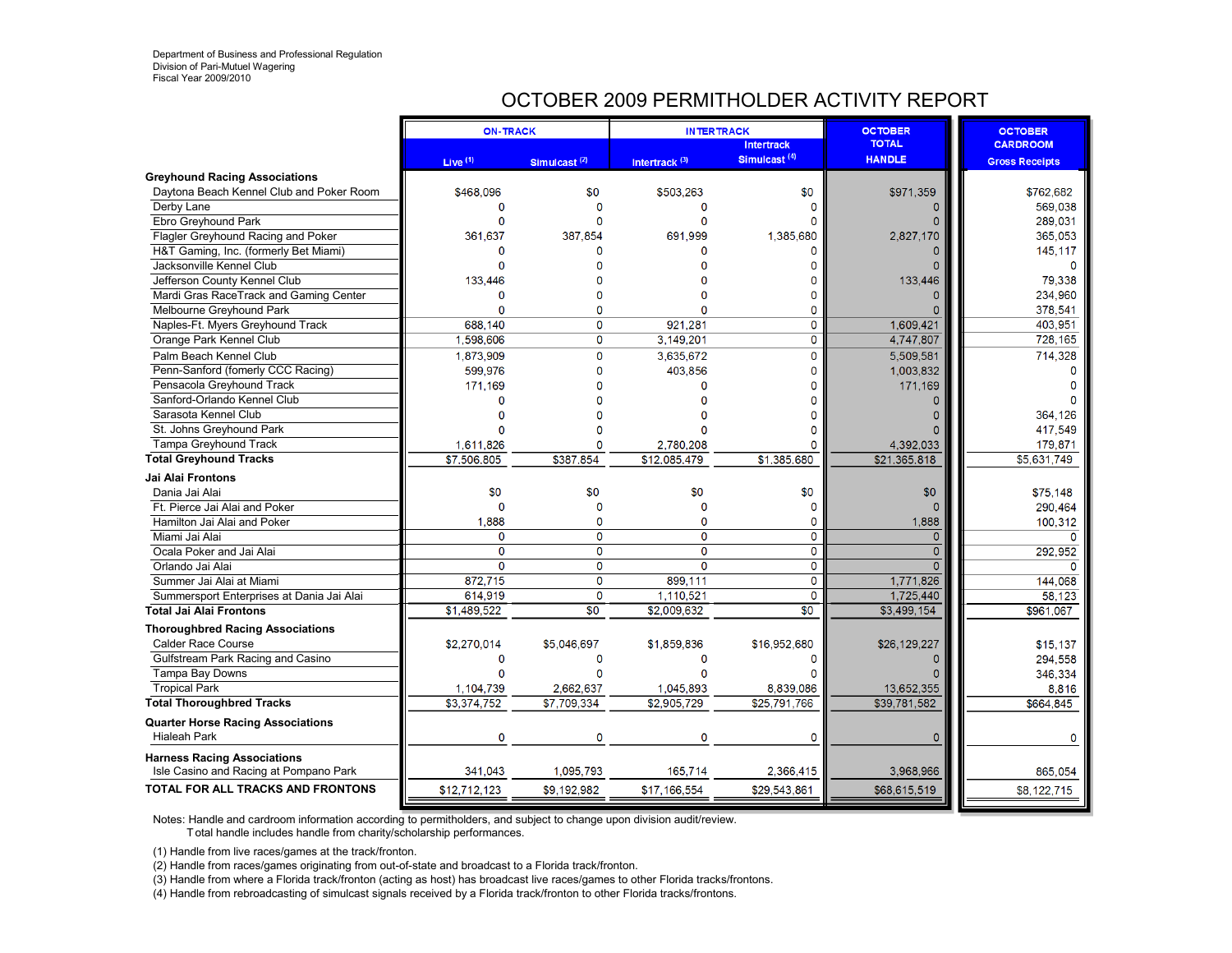# NOVEMBER 2009 PERMITHOLDER ACTIVITY REPORT

|                                                                 | <b>ON-TRACK</b> |                          | <b>INTERTRACK</b>         |                          | <b>NOVEMBER</b> | <b>NOVEMBER</b>       |
|-----------------------------------------------------------------|-----------------|--------------------------|---------------------------|--------------------------|-----------------|-----------------------|
|                                                                 |                 |                          |                           | <b>Intertrack</b>        | <b>TOTAL</b>    | <b>CARDROOM</b>       |
|                                                                 | Live $(1)$      | Simulcast <sup>(2)</sup> | Intertrack <sup>(3)</sup> | Simulcast <sup>(4)</sup> | <b>HANDLE</b>   | <b>Gross Receipts</b> |
| <b>Greyhound Racing Associations</b>                            |                 |                          |                           |                          |                 |                       |
| Daytona Beach Kennel Club and Poker Room                        | \$374,914       | \$0                      | \$312,197                 | \$0                      | \$687,111       | \$651.486             |
| Derby Lane                                                      | $\Omega$        | $\Omega$                 | O                         | $\Omega$                 | $\Omega$        | 519,018               |
| Ebro Greyhound Park                                             | $\Omega$        |                          | n                         |                          |                 | 261,811               |
| Flagler Greyhound Racing and Poker                              | 305.041         | 373.139                  | 542.051                   | 240.472                  | 1,460,703       | 394,475               |
| H&T Gaming, Inc. (formerly Bet Miami)                           | O               | n                        | O                         | n                        |                 | 150,872               |
| Jacksonville Kennel Club                                        | $\Omega$        |                          | n                         | ∩                        |                 | n                     |
| Jefferson County Kennel Club                                    | 90.136          |                          | $\Omega$                  |                          | 90.136          | 67.901                |
| Mardi Gras RaceTrack and Gaming Center                          | 596,545         | 729,462                  | 925,824                   | 148,170                  | 2,400,001       | 251,704               |
| Melbourne Greyhound Park                                        | $\Omega$        | $\Omega$                 | $\Omega$                  | 0                        | n               | 341,185               |
| Naples-Ft. Myers Greyhound Track                                | 930.497         | $\mathbf 0$              | 905.188                   | $\mathbf 0$              | 1.835.685       | 404.241               |
| Orange Park Kennel Club                                         | 1,439,395       | $\mathbf 0$              | 2,674,524                 | $\mathbf{0}$             | 4,113,919       | 682,827               |
| Palm Beach Kennel Club                                          | 1,957,761       | $\mathbf 0$              | 3,401,548                 | $\mathbf{0}$             | 5,359,309       | 742,003               |
| Penn-Sanford (fomerly CCC Racing)                               | 508.211         | $\Omega$                 | 327,069                   | $\Omega$                 | 835.280         |                       |
| Pensacola Greyhound Track                                       | 6.738           | O                        | $\Omega$                  | $\Omega$                 | 6,738           |                       |
| Sanford-Orlando Kennel Club                                     | $\mathbf{0}$    |                          |                           |                          |                 |                       |
| Sarasota Kennel Club                                            | 188,921         |                          |                           |                          | 188,921         | 376,224               |
| St. Johns Greyhound Park                                        | $\Omega$        |                          |                           |                          |                 | 406,442               |
| Tampa Greyhound Track                                           | 1,576,308       | $\Omega$                 | 2,314,176                 | n                        | 3,890,484       | 178,671               |
| <b>Total Greyhound Tracks</b>                                   | \$7,974,467     | \$1,102,601              | \$11,402,576              | \$388,642                | \$20,868,286    | \$5,428,859           |
| Jai Alai Frontons                                               |                 |                          |                           |                          |                 |                       |
| Dania Jai Alai                                                  | \$286,012       | \$0                      | \$482,988                 | \$0                      | \$769,001       | \$63,791              |
| Ft. Pierce Jai Alai and Poker                                   | $\mathbf 0$     | $\Omega$                 | 0                         | C                        | $\Omega$        | 282.168               |
| Hamilton Jai Alai and Poker                                     | 2.085           | $\mathbf 0$              | $\Omega$                  | $\mathbf{0}$             | 2,085           | 84,534                |
| Miami Jai Alai                                                  | 866,909         | $\Omega$                 | 896,456                   | $\mathbf 0$              | 1,763,365       | 121,648               |
| Ocala Poker and Jai Alai                                        | $\mathbf 0$     | 0                        | 0                         | $\mathbf 0$              | $\mathbf{0}$    | 270,899               |
| Orlando Jai Alai                                                | $\mathbf 0$     | $\mathbf 0$              | $\overline{0}$            | $\mathbf 0$              | $\Omega$        | O                     |
| Summer Jai Alai at Miami                                        | $\Omega$        | $\Omega$                 | 0                         | $\mathbf 0$              | $\Omega$        | n                     |
| Summersport Enterprises at Dania Jai Alai                       | 293,880         | 0                        | 528,873                   | $\mathbf{0}$             | 822,753         | 50,621                |
| <b>Total Jai Alai Frontons</b>                                  | \$1,448.886     | $\overline{30}$          | \$1,908,318               | $\overline{30}$          | \$3,357,204     | \$873,660             |
| <b>Thoroughbred Racing Associations</b>                         |                 |                          |                           |                          |                 |                       |
| <b>Calder Race Course</b>                                       | \$0             | \$0                      | \$0                       | \$0                      | \$0             | \$61,722              |
| Gulfstream Park Racing and Casino                               | $\Omega$        | n                        | n                         |                          | n               | 311,492               |
| Tampa Bay Downs                                                 |                 |                          |                           |                          |                 | 299,398               |
| <b>Tropical Park</b>                                            | 3,265,132       | 7,798,694                | 2,954,516                 | 28,605,006               | 42,623,348      | 28,651                |
| <b>Total Thoroughbred Tracks</b>                                | \$3,265,132     | \$7,798,694              | \$2,954,516               | \$28,605,006             | \$42,623,348    | \$701,263             |
|                                                                 |                 |                          |                           |                          |                 |                       |
| <b>Quarter Horse Racing Associations</b><br><b>Hialeah Park</b> | 215,525         | $\mathbf 0$              | 651                       | $\mathbf 0$              | 216,176         |                       |
|                                                                 |                 |                          |                           |                          |                 | o                     |
| <b>Harness Racing Associations</b>                              |                 |                          |                           |                          |                 |                       |
| Isle Casino and Racing at Pompano Park                          | 450.209         | 1.083.003                | 187.758                   | 2,213,596                | 3,934,567       | 829,055               |
| <b>TOTAL FOR ALL TRACKS AND FRONTONS</b>                        | \$13,354,220    | \$9,984,298              | \$16,453,820              | \$31,207,244             | \$70,999,582    | \$7,832,837           |

Notes: Handle and cardroom information according to permitholders, and subject to change upon division audit/review.

T otal handle includes handle from charity/scholarship performances.

(1) Handle from live races/games at the track/fronton.

(2) Handle from races/games originating from out-of-state and broadcast to a Florida track/fronton.

(3) Handle from where a Florida track/fronton (acting as host) has broadcast live races/games to other Florida tracks/frontons.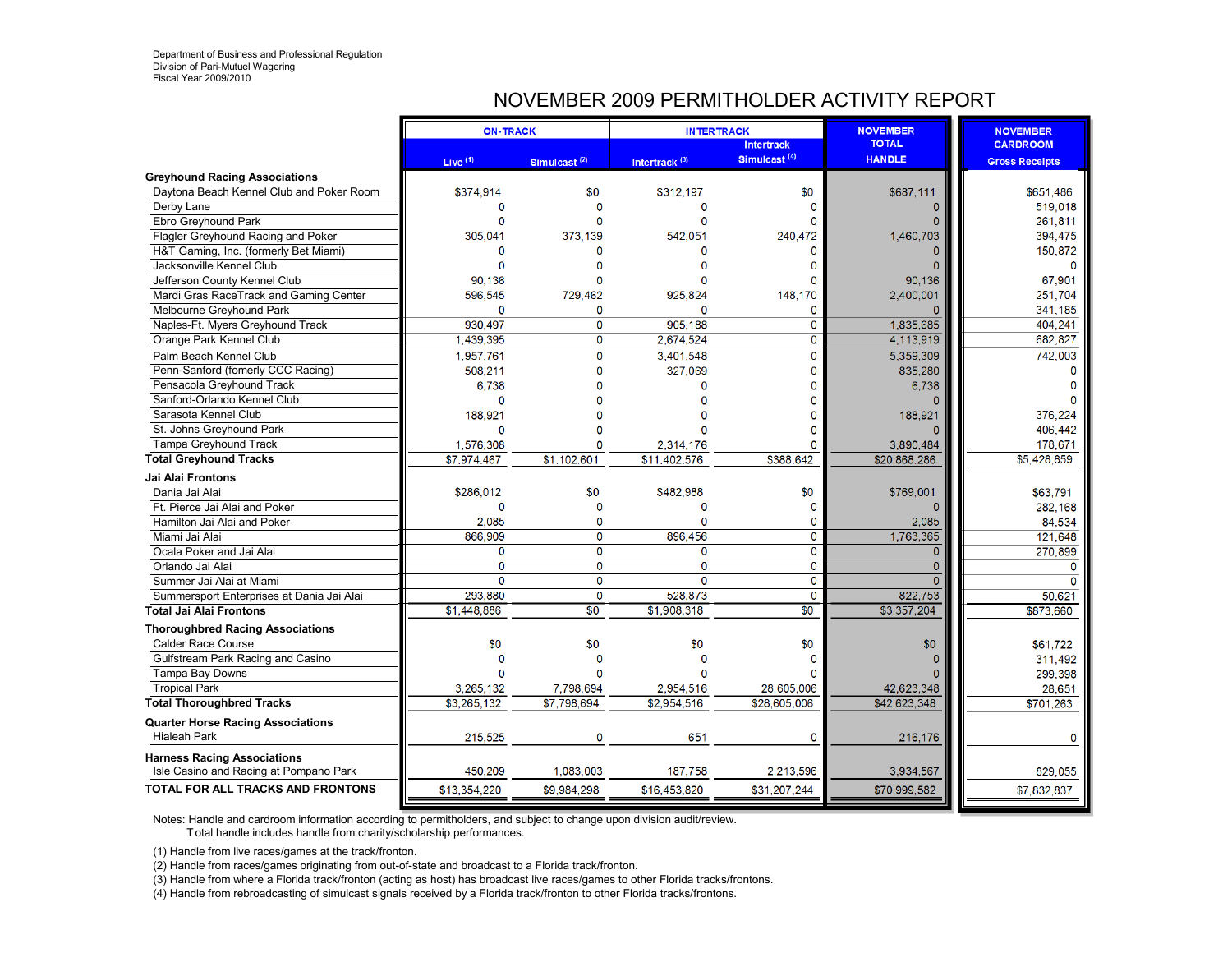# DECEMBER 2009 PERMITHOLDER ACTIVITY REPORT

|                                                                              | <b>ON-TRACK</b> |                          |                           | <b>INTERTRACK</b>        | <b>DECEMBER</b> | <b>DECEMBER</b>       |
|------------------------------------------------------------------------------|-----------------|--------------------------|---------------------------|--------------------------|-----------------|-----------------------|
|                                                                              |                 |                          |                           | <b>Intertrack</b>        | <b>TOTAL</b>    | <b>CARDROOM</b>       |
|                                                                              | Live $(1)$      | Simulcast <sup>(2)</sup> | Intertrack <sup>(3)</sup> | Simulcast <sup>(4)</sup> | <b>HANDLE</b>   | <b>Gross Receipts</b> |
| <b>Greyhound Racing Associations</b>                                         |                 |                          |                           |                          |                 |                       |
| Daytona Beach Kennel Club and Poker Room                                     | \$413,927       | \$0                      | \$400,714                 | \$0                      | \$814,641       | \$631.587             |
| Derby Lane                                                                   | $\mathbf{0}$    | O                        | O                         | n                        | 0               | 551,434               |
| Ebro Greyhound Park                                                          | $\Omega$        |                          | n                         |                          |                 | 254,001               |
| Flagler Greyhound Racing and Poker                                           | 336.542         | 325.032                  | 633.817                   | 263.168                  | 1.558.559       | 443,202               |
| H&T Gaming, Inc. (formerly Bet Miami)                                        | $\Omega$        | n                        |                           |                          |                 | 171,375               |
| Jacksonville Kennel Club                                                     | $\Omega$        | $\Omega$                 |                           | n                        | n               | ŋ                     |
| Jefferson County Kennel Club                                                 | 65.675          |                          |                           |                          | 65.675          | 48.595                |
| Mardi Gras RaceTrack and Gaming Center                                       | 760,656         | 668,339                  | 1,183,627                 | 162,338                  | 2,774,959       | 293,746               |
| Melbourne Greyhound Park                                                     | $\Omega$        | 0                        | $\Omega$                  | $\mathbf{0}$             | 0               | 369,182               |
| Naples-Ft. Myers Greyhound Track                                             | 1.152.934       | 0                        | 1.157.685                 | 0                        | 2.310.619       | 434.478               |
| Orange Park Kennel Club                                                      | 683,110         | $\mathbf 0$              | 1,382,554                 | $\mathbf{0}$             | 2,065,664       | 646,861               |
| Palm Beach Kennel Club                                                       | 2,111,308       | $\overline{0}$           | 3,586,787                 | $\mathbf{0}$             | 5.698.095       | 797,086               |
| Penn-Sanford (fomerly CCC Racing)                                            | 541,615         | $\Omega$                 | 304,621                   | $\Omega$                 | 846,236         |                       |
| Pensacola Greyhound Track                                                    | $\mathbf 0$     | O                        | O                         | n                        | n               |                       |
| Sanford-Orlando Kennel Club                                                  | $\Omega$        |                          |                           |                          |                 |                       |
| Sarasota Kennel Club                                                         | 791,515         |                          |                           |                          | 791,515         | 376,038               |
| St. Johns Greyhound Park                                                     | 842,179         |                          | 1,519,836                 |                          | 2,362,015       | 440,038               |
| Tampa Greyhound Track                                                        | 1,571,513       |                          | 2,485,721                 | O                        | 4,057,234       | 176,548               |
| <b>Total Greyhound Tracks</b>                                                | \$9,270,974     | \$993,371                | \$12,655,362              | \$425,506                | \$23,345,211    | \$5,634,171           |
| <b>Jai Alai Frontons</b>                                                     |                 |                          |                           |                          |                 |                       |
| Dania Jai Alai                                                               | \$675.180       | \$0                      | \$1.111.225               | \$0                      | \$1,786,406     | \$65.422              |
| Ft. Pierce Jai Alai and Poker                                                | $\Omega$        | $\Omega$                 | $\Omega$                  | $\sqrt{ }$               | 0               | 262,560               |
| Hamilton Jai Alai and Poker                                                  | $\Omega$        | 0                        | $\Omega$                  | $\mathbf{0}$             |                 | 83,719                |
| Miami Jai Alai                                                               | 899,182         | 0                        | 987,127                   | $\mathbf 0$              | 1,886,309       | 115,223               |
| Ocala Poker and Jai Alai                                                     | $\Omega$        | $\overline{0}$           | $\mathbf 0$               | $\mathbf 0$              | $\Omega$        | 265,512               |
| Orlando Jai Alai                                                             | 138,806         | 0                        | $\overline{0}$            | $\mathbf 0$              | 138,806         | $\Omega$              |
| Summer Jai Alai at Miami                                                     | 0               | $\overline{0}$           | $\overline{0}$            | $\mathbf 0$              | $\Omega$        | O                     |
| Summersport Enterprises at Dania Jai Alai                                    | $\Omega$        | $\Omega$                 | $\Omega$                  | $\Omega$                 | n               | 49,485                |
| <b>Total Jai Alai Frontons</b>                                               | \$1,713,168     | $\overline{30}$          | \$2,098,352               | $\overline{30}$          | \$3,811,521     | \$841,921             |
| <b>Thoroughbred Racing Associations</b>                                      |                 |                          |                           |                          |                 |                       |
| <b>Calder Race Course</b>                                                    | \$0             | \$0                      | \$0                       | \$0                      | \$0             | \$78,049              |
| Gulfstream Park Racing and Casino                                            | $\Omega$        | $\Omega$                 | n                         |                          |                 | 340,477               |
| Tampa Bay Downs                                                              | 2,384,957       | 1,119,305                | 3.494.862                 | 4.995.730                | 11,994,855      | 336,028               |
| <b>Tropical Park</b>                                                         | 3, 127, 184     | 5,485,217                | 3,157,353                 | 13,763,504               | 25,533,259      | 34,964                |
| <b>Total Thoroughbred Tracks</b>                                             | \$5,512,142     | \$6,604,523              | \$6,652,216               | \$18,759,233             | \$37,528,113    | \$789,518             |
|                                                                              |                 |                          |                           |                          |                 |                       |
| <b>Quarter Horse Racing Associations</b><br><b>Hialeah Park</b>              | 645,137         |                          | $\Omega$                  | $\mathsf{C}$             | 645,137         |                       |
|                                                                              |                 |                          |                           |                          |                 |                       |
| <b>Harness Racing Associations</b><br>Isle Casino and Racing at Pompano Park | 558,037         | 1.072.806                | 237.927                   | 2,414,252                | 4,283,022       | 868,837               |
| TOTAL FOR ALL TRACKS AND FRONTONS                                            | \$17,699,457    | \$8,670,699              | \$21,643,856              | \$21,598,991             | \$69,613,004    | \$8,134,446           |
|                                                                              |                 |                          |                           |                          |                 |                       |

Notes: Handle and cardroom information according to permitholders, and subject to change upon division audit/review.

T otal handle includes handle from charity/scholarship performances.

(1) Handle from live races/games at the track/fronton.

(2) Handle from races/games originating from out-of-state and broadcast to a Florida track/fronton.

(3) Handle from where a Florida track/fronton (acting as host) has broadcast live races/games to other Florida tracks/frontons.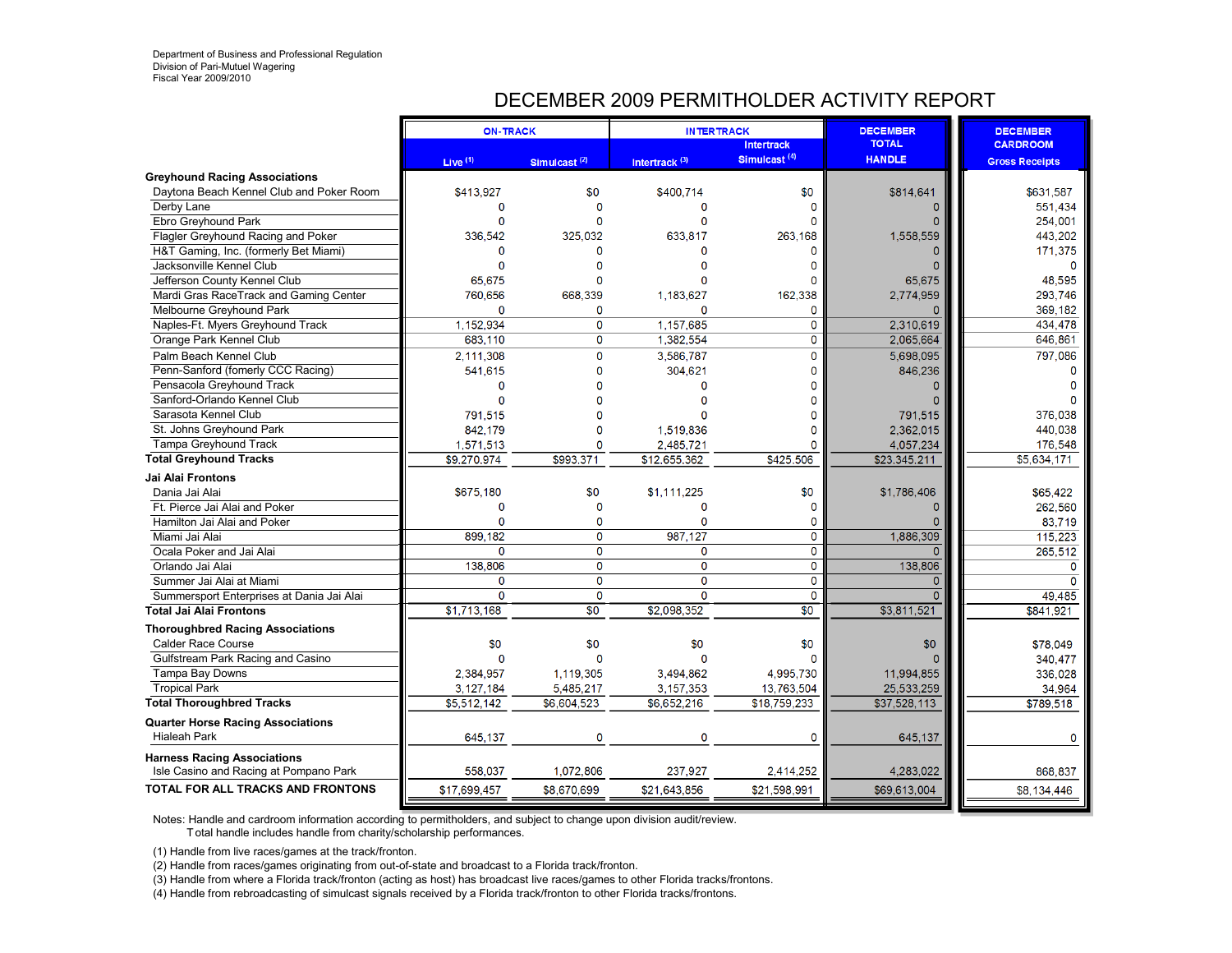# JANUARY 2010 PERMITHOLDER ACTIVITY REPORT

|                                                                              | <b>ON-TRACK</b> |                 | <b>INTERTRACK</b>         | <b>Intertrack</b>        | <b>JANUARY</b><br><b>TOTAL</b> | <b>JANUARY</b><br><b>CARDROOM</b> |
|------------------------------------------------------------------------------|-----------------|-----------------|---------------------------|--------------------------|--------------------------------|-----------------------------------|
|                                                                              | Live $(1)$      | Simulcast $(2)$ | Intertrack <sup>(3)</sup> | Simulcast <sup>(4)</sup> | <b>HANDLE</b>                  | <b>Gross Receipts</b>             |
| <b>Greyhound Racing Associations</b>                                         |                 |                 |                           |                          |                                |                                   |
| Daytona Beach Kennel Club and Poker Room                                     | \$582.924       | \$0             | \$468.715                 | \$0                      | \$1.051.639                    | \$764.932                         |
| Derby Lane                                                                   | 1,914,512       | $\mathbf{0}$    | 2,626,315                 | 0                        | 4,540,827                      | 669,264                           |
| Ebro Greyhound Park                                                          | $\Omega$        |                 | $\Omega$                  |                          |                                | 255,722                           |
| Flagler Greyhound Racing and Poker                                           | 330.895         | 287.279         | 633.826                   | 272.282                  | 1,524,282                      | 468,475                           |
| H&T Gaming, Inc. (formerly Bet Miami)                                        | $\Omega$        | $\Omega$        | $\Omega$                  |                          |                                | 176,397                           |
| Jacksonville Kennel Club                                                     | $\Omega$        |                 | $\Omega$                  |                          | $\Omega$                       | 0                                 |
| Jefferson County Kennel Club                                                 | 31.013          |                 | n                         |                          | 31.013                         | 11,644                            |
| Mardi Gras RaceTrack and Gaming Center                                       | 798,693         | 662,742         | 1,040,688                 | 207,948                  | 2.710.071                      | 327,735                           |
| Melbourne Greyhound Park                                                     | 41.083          | 0               | 0                         | 0                        | 41,083                         | 397,397                           |
| Naples-Ft. Myers Greyhound Track                                             | 1.586.202       | $\mathbf 0$     | 1.387.040                 | $\Omega$                 | 2.973.242                      | 518.971                           |
| Orange Park Kennel Club                                                      | $\mathbf 0$     | $\mathbf{0}$    | $\Omega$                  | $\mathbf 0$              | $\Omega$                       | 706,294                           |
| Palm Beach Kennel Club                                                       | 2,552,286       | $\mathbf 0$     | 3,889,679                 | $\mathbf{0}$             | 6,441,965                      | 898,489                           |
| Penn-Sanford (fomerly CCC Racing)                                            | 261,026         | $\Omega$        | 155,755                   | O                        | 416,781                        | $\Omega$                          |
| Pensacola Greyhound Track                                                    | $\mathbf 0$     | $\Omega$        | $\Omega$                  |                          |                                | 89,615                            |
| Sanford-Orlando Kennel Club                                                  | 421,388         |                 | 220.056                   |                          | 641.444                        | n                                 |
| Sarasota Kennel Club                                                         | 1,282,520       |                 | $\Omega$                  |                          | 1,282,520                      | 430,989                           |
| St. Johns Greyhound Park                                                     | 1,597,468       | $\Omega$        | 2.971.879                 | Ω                        | 4,569,347                      | 466.962                           |
| <b>Tampa Greyhound Track</b>                                                 | $\mathbf 0$     | $\Omega$        | $\Omega$                  | $\Omega$                 |                                | 185,002                           |
| <b>Total Greyhound Tracks</b>                                                | \$11,400,008    | \$950,021       | \$13,393,954              | \$480,230                | \$26,224,213                   | \$6,367,887                       |
| Jai Alai Frontons                                                            |                 |                 |                           |                          |                                |                                   |
| Dania Jai Alai                                                               | \$722,972       | \$0             | \$1,178,686               | \$0                      | \$1,901,659                    | \$70,578                          |
| Ft. Pierce Jai Alai and Poker                                                | $\mathbf{0}$    | $\Omega$        | $\Omega$                  | $\Omega$                 | $\mathbf{0}$                   | 300,321                           |
| Hamilton Jai Alai and Poker                                                  | $\Omega$        | $\mathbf 0$     | $\Omega$                  | 0                        |                                | 92,706                            |
| Miami Jai Alai                                                               | 941,118         | $\mathbf 0$     | 1,131,898                 | $\mathbf 0$              | 2,073,016                      | 114,745                           |
| Ocala Poker and Jai Alai                                                     | 45.210          | $\overline{0}$  | 0                         | $\mathbf 0$              | 45.210                         | 300,551                           |
| Orlando Jai Alai                                                             | $\mathbf 0$     | $\overline{0}$  | $\overline{0}$            | $\overline{0}$           | $\overline{0}$                 | $\Omega$                          |
| Summer Jai Alai at Miami                                                     | $\mathbf 0$     | $\mathbf 0$     | 0                         | $\mathbf{0}$             | $\overline{0}$                 | $\Omega$                          |
| Summersport Enterprises at Dania Jai Alai                                    | $\Omega$        | $\mathbf 0$     | $\Omega$                  | $\mathbf 0$              | $\Omega$                       | 51,780                            |
| <b>Total Jai Alai Frontons</b>                                               | \$1,709,300     | $\overline{30}$ | \$2.310.584               | $\overline{30}$          | \$4,019,885                    | \$930.681                         |
| <b>Thoroughbred Racing Associations</b>                                      |                 |                 |                           |                          |                                |                                   |
| <b>Calder Race Course</b>                                                    | \$0             | \$0             | \$0                       | \$0                      | \$0                            | \$90,333                          |
| Gulfstream Park Racing and Casino                                            | 11,349,155      | 5.929.377       | 7.939.836                 | 11.776.453               | 36.994.821                     | 403,417                           |
| Tampa Bay Downs                                                              | 4,458,026       | 1,299,393       | 7,160,187                 | 6,514,887                | 19,432,493                     | 369,319                           |
| <b>Tropical Park</b>                                                         | 593,258         | 776,237         | 539,626                   | 1,145,557                | 3,054,678                      | 59,881                            |
| <b>Total Thoroughbred Tracks</b>                                             | \$16,400,440    | \$8,005,007     | \$15,639,649              | \$19.436.897             | \$59,481,992                   | \$922,950                         |
|                                                                              |                 |                 |                           |                          |                                |                                   |
| <b>Quarter Horse Racing Associations</b><br><b>Hialeah Park</b>              | 670,605         | $\mathbf 0$     | 0                         | $\mathbf{0}$             | 670,605                        | 0                                 |
|                                                                              |                 |                 |                           |                          |                                |                                   |
| <b>Harness Racing Associations</b><br>Isle Casino and Racing at Pompano Park | 763,182         | 1.691.746       | 259.255                   | 3,213,797                | 5,927,980                      | 1,007,656                         |
| <b>TOTAL FOR ALL TRACKS AND FRONTONS</b>                                     | \$30,943,536    | \$10,646,774    | \$31,603,442              | \$23,130,924             | \$96,324,675                   | \$9,229,174                       |

Notes: Handle and cardroom information according to permitholders, and subject to change upon division audit/review.

T otal handle includes handle from charity/scholarship performances.

(1) Handle from live races/games at the track/fronton.

(2) Handle from races/games originating from out-of-state and broadcast to a Florida track/fronton.

(3) Handle from where a Florida track/fronton (acting as host) has broadcast live races/games to other Florida tracks/frontons.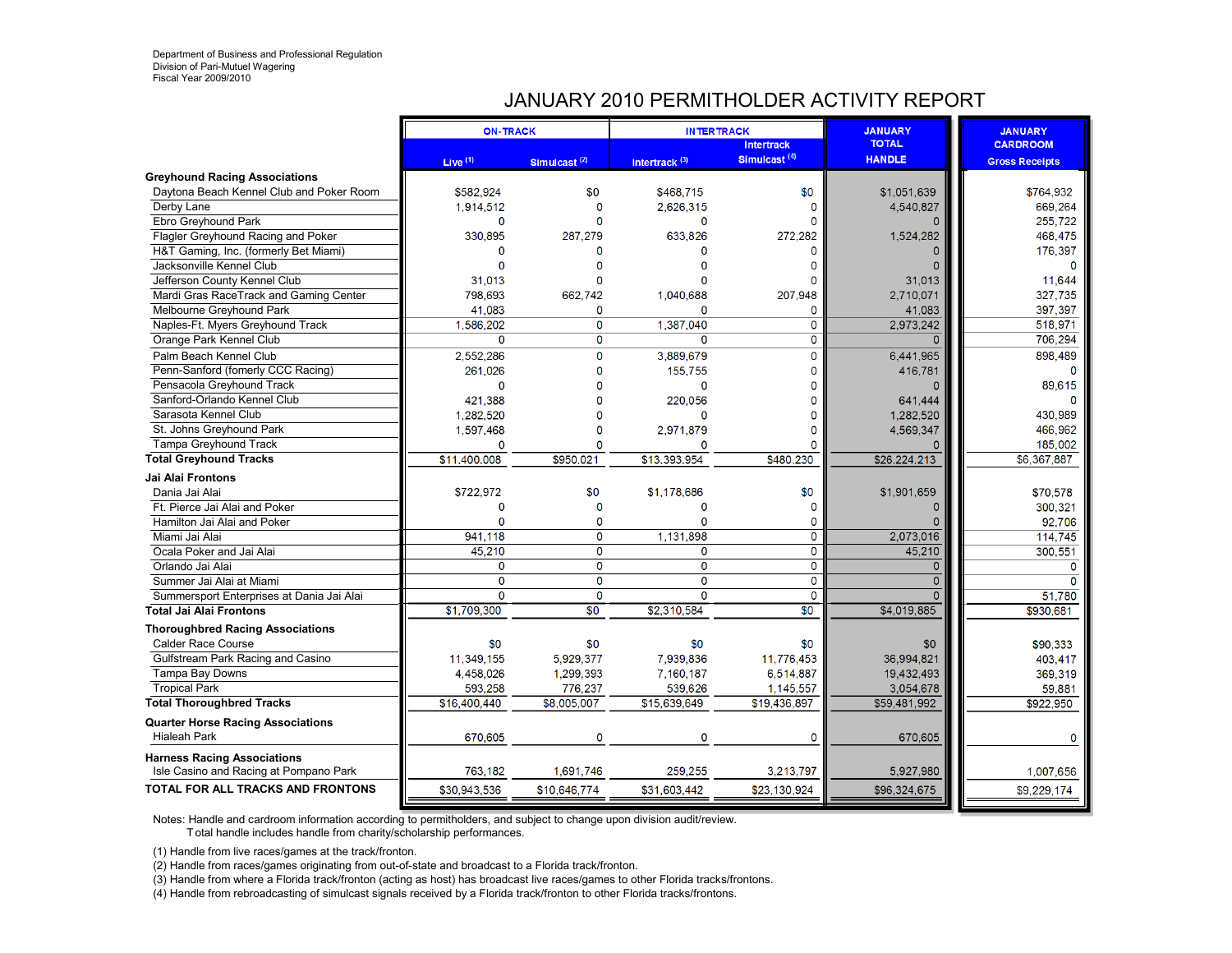# FEBRUARY 2010 PERMITHOLDER ACTIVITY REPORT

|                                           | <b>ON-TRACK</b> |                          | <b>INTERTRACK</b>         |                                               | <b>FEBRUARY</b>               | <b>FEBRUARY</b>       |
|-------------------------------------------|-----------------|--------------------------|---------------------------|-----------------------------------------------|-------------------------------|-----------------------|
|                                           |                 |                          |                           | <b>Intertrack</b><br>Simulcast <sup>(4)</sup> | <b>TOTAL</b><br><b>HANDLE</b> | <b>CARDROOM</b>       |
|                                           | Live $(1)$      | Simulcast <sup>(2)</sup> | Intertrack <sup>(3)</sup> |                                               |                               | <b>Gross Receipts</b> |
| <b>Greyhound Racing Associations</b>      |                 |                          |                           |                                               |                               |                       |
| Daytona Beach Kennel Club and Poker Room  | \$725.259       | \$0                      | \$577.528                 | \$0                                           | \$1,302,787                   | \$727.781             |
| Derby Lane                                | 2,089,020       | $\mathbf{0}$<br>$\Omega$ | 2,828,317<br>$\Omega$     | n                                             | 4,917,337                     | 647,495               |
| Ebro Greyhound Park                       | 280,745         |                          |                           |                                               | 280,745                       | 266,952               |
| Flagler Greyhound Racing and Poker        | 324.259         | 378.934                  | 642.533                   | 305.032                                       | 1,650,758                     | 420,546               |
| H&T Gaming, Inc. (formerly Bet Miami)     | 218,932         | 177,385                  | 326,490                   | 62,381                                        | 785,188                       | 188,212               |
| Jacksonville Kennel Club                  | $\Omega$        | $\mathbf 0$              | 0                         | O                                             |                               | O                     |
| Jefferson County Kennel Club              | 189.702         | $\Omega$                 | $\Omega$                  | n                                             | 189.702                       | 84.179                |
| Mardi Gras RaceTrack and Gaming Center    | 570,161         | 485,007                  | 893,898                   | 174,085                                       | 2,123,152                     | 336,274               |
| Melbourne Greyhound Park                  | 80,880          | 0                        | 0                         | 0                                             | 80,880                        | 403,031               |
| Naples-Ft. Myers Greyhound Track          | 1.856.837       | $\mathbf 0$              | 1.638.491                 | $\Omega$                                      | 3.495.328                     | 538.374               |
| Orange Park Kennel Club                   | $\mathbf{0}$    | $\mathbf 0$              | $\Omega$                  | 0                                             | $\Omega$                      | 728,524               |
| Palm Beach Kennel Club                    | 2,540,426       | $\mathbf{O}$             | 3,750,934                 | 0                                             | 6,291,360                     | 844,213               |
| Penn-Sanford (fomerly CCC Racing)         | $\mathbf 0$     | $\Omega$                 | $\Omega$                  | n                                             |                               |                       |
| Pensacola Greyhound Track                 | 209.876         | $\Omega$                 | $\Omega$                  |                                               | 209.876                       | 430,173               |
| Sanford-Orlando Kennel Club               | 695,959         | $\Omega$                 | 415.502                   |                                               | 1,111,462                     |                       |
| Sarasota Kennel Club                      | 1,519,656       | $\Omega$                 | $\Omega$                  | O                                             | 1,519,656                     | 437,909               |
| St. Johns Greyhound Park                  | 1,681,383       | $\Omega$                 | 3.235.504                 | n                                             | 4.916.887                     | 479.474               |
| Tampa Greyhound Track                     | $\mathbf{0}$    | $\Omega$                 | $\mathbf{0}$              | O                                             |                               | 181,411               |
| <b>Total Greyhound Tracks</b>             | \$12,983,095    | \$1,041,327              | \$14,309,198              | \$541,498                                     | \$28,875,118                  | \$6,714,547           |
| Jai Alai Frontons                         |                 |                          |                           |                                               |                               |                       |
| Dania Jai Alai                            | \$722,649       | \$0                      | \$1,261,277               | \$0                                           | \$1,983,925                   | \$66,959              |
| Ft. Pierce Jai Alai and Poker             | $\Omega$        | $\mathbf 0$              | $\Omega$                  | $\Omega$                                      | $\Omega$                      | 308,679               |
| Hamilton Jai Alai and Poker               | $\mathbf{0}$    | $\mathbf 0$              | $\Omega$                  | 0                                             |                               | 80,659                |
| Miami Jai Alai                            | 970,938         | $\mathbf 0$              | 1,088,466                 | 0                                             | 2,059,404                     | 115,573               |
| Ocala Poker and Jai Alai                  | 55,330          | $\overline{0}$           | 0                         | $\mathbf 0$                                   | 55.330                        | 304,852               |
| Orlando Jai Alai                          | 180,089         | $\overline{0}$           | $\overline{0}$            | 0                                             | 180.089                       | $\Omega$              |
| Summer Jai Alai at Miami                  | 0               | $\mathbf 0$              | 0                         | 0                                             | $\Omega$                      |                       |
| Summersport Enterprises at Dania Jai Alai | $\Omega$        | $\mathbf 0$              | $\Omega$                  | $\mathbf 0$                                   |                               | 50,593                |
| <b>Total Jai Alai Frontons</b>            | \$1,929,006     | $\overline{30}$          | \$2.349.743               | $\overline{\$0}$                              | \$4,278,748                   | \$927,315             |
| <b>Thoroughbred Racing Associations</b>   |                 |                          |                           |                                               |                               |                       |
| <b>Calder Race Course</b>                 | \$0             | \$0                      | \$0                       | \$0                                           | \$0                           | \$170,901             |
| Gulfstream Park Racing and Casino         | 13.310.648      | 6.647.643                | 9.359.099                 | 14.008.571                                    | 43.325.962                    | 354,177               |
| Tampa Bay Downs                           | 4,390,362       | 1,107,004                | 7.749.747                 | 5,477,440                                     | 18,724,553                    | 366,936               |
| <b>Tropical Park</b>                      | $\mathbf 0$     | 0                        | 0                         | 0                                             |                               | 80,880                |
| <b>Total Thoroughbred Tracks</b>          | \$17,701,010    | \$7,754,647              | \$17,108,847              | \$19,486,011                                  | \$62,050,515                  | \$972.894             |
|                                           |                 |                          |                           |                                               |                               |                       |
| <b>Quarter Horse Racing Associations</b>  |                 |                          |                           |                                               |                               |                       |
| <b>Hialeah Park</b>                       | 66,409          | $\mathbf 0$              | $\mathbf 0$               | $\mathbf 0$                                   | 66,409                        | O                     |
| <b>Harness Racing Associations</b>        |                 |                          |                           |                                               |                               |                       |
| Isle Casino and Racing at Pompano Park    | 708,143         | 1.618.057                | 263.782                   | 3,189,197                                     | 5,779,179                     | 892,634               |
| <b>TOTAL FOR ALL TRACKS AND FRONTONS</b>  | \$33,387,662    | \$10,414,031             | \$34,031,569              | \$23,216,706                                  | \$101,049,968                 | \$9,507,389           |

Notes: Handle and cardroom information according to permitholders, and subject to change upon division audit/review.

T otal handle includes handle from charity/scholarship performances.

(1) Handle from live races/games at the track/fronton.

(2) Handle from races/games originating from out-of-state and broadcast to a Florida track/fronton.

(3) Handle from where a Florida track/fronton (acting as host) has broadcast live races/games to other Florida tracks/frontons.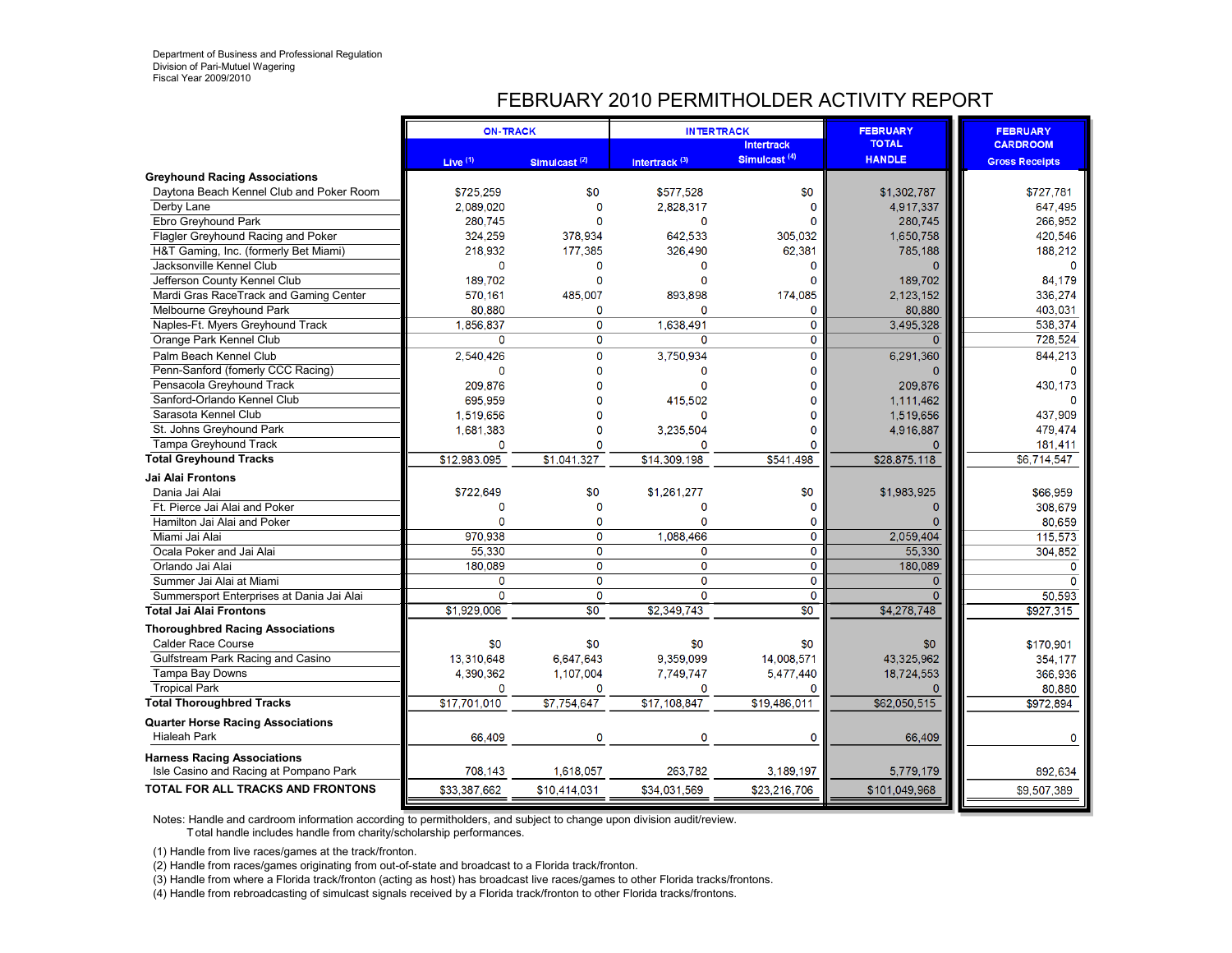# MARCH 2010 PERMITHOLDER ACTIVITY REPORT

| Simulcast <sup>(4)</sup><br><b>HANDLE</b><br>Live <sup>(1)</sup><br>Intertrack <sup>(3)</sup><br>Simulcast $(2)$<br><b>Gross Receipts</b><br><b>Greyhound Racing Associations</b><br>Daytona Beach Kennel Club and Poker Room<br>\$690.643<br>\$0<br>\$558.275<br>\$0<br>\$1,248,918<br>\$747.349<br>2,443,405<br>$\mathbf{0}$<br>5,494,428<br>740,187<br>3,051,023<br>Derby Lane<br>0<br>267,673<br>Ebro Greyhound Park<br>297.947<br>297.947<br>$\Omega$<br>Flagler Greyhound Racing and Poker<br>612.292<br>1.655.946<br>506,008<br>288.854<br>374.106<br>380.693<br>854,537<br>684.602<br>1,319,920<br>253,786<br>3,112,845<br>192,259<br>H&T Gaming, Inc. (formerly Bet Miami)<br>0<br>Jacksonville Kennel Club<br>n<br>$\Omega$<br>O<br>160.610<br>160,610<br>88,296<br>Jefferson County Kennel Club<br>n<br>O<br>395,370<br>$\Omega$<br>Mardi Gras RaceTrack and Gaming Center<br>O<br>0<br>91,284<br>405,653<br>91,284<br>Melbourne Greyhound Park<br>$\Omega$<br>0<br>$\Omega$<br>3.392.774<br>602.502<br>1.830.792<br>1.561.982<br>$\Omega$<br>Naples-Ft. Myers Greyhound Track<br>$\mathbf 0$<br>$\mathbf 0$<br>$\mathbf{0}$<br>$\Omega$<br>777,729<br>Orange Park Kennel Club<br>$\Omega$<br>$\mathbf 0$<br>3,805,566<br>$\mathbf 0$<br>6,587,046<br>2,781,480<br>1,015,219<br>Palm Beach Kennel Club<br>Penn-Sanford (fomerly CCC Racing)<br>$\mathbf 0$<br>$\Omega$<br>$\Omega$<br>$\Omega$<br>198.462<br>$\Omega$<br>198,462<br>427,655<br>Pensacola Greyhound Track<br>1,142,980<br>723,206<br>419.774<br>Sanford-Orlando Kennel Club<br>1,576,551<br>1,576,551<br>461,591<br>Sarasota Kennel Club<br>$\Omega$<br>5.031.285<br>St. Johns Greyhound Park<br>531,099<br>1,718,163<br>$\Omega$<br>3.313.122<br>O<br>Tampa Greyhound Track<br>$\Omega$<br>222,664<br>$\mathbf 0$<br>$\Omega$<br>n<br>\$13,655,934<br>\$14,641,955<br>\$29,991,076<br>\$1,058,709<br>\$634,479<br>\$7,381,253<br>Jai Alai Frontons<br>\$0<br>\$0<br>\$2,055,368<br>\$714.055<br>\$1,341,313<br>\$70,912<br>Dania Jai Alai<br>Ft. Pierce Jai Alai and Poker<br>0<br>$\Omega$<br>337,883<br>$\Omega$<br>$\Omega$<br>$\mathbf{0}$<br>$\mathbf 0$<br>$\mathbf 0$<br>$\mathbf 0$<br>82,339<br>Hamilton Jai Alai and Poker<br>1,894,897<br>893.941<br>$\mathbf 0$<br>1,000,956<br>0<br>119,078<br>Miami Jai Alai<br>$\overline{0}$<br>$\Omega$<br>$\mathbf 0$<br>$\mathbf 0$<br>Ocala Poker and Jai Alai<br>$\Omega$<br>314,516<br>$\overline{0}$<br>$\overline{0}$<br>$\overline{0}$<br>342,309<br>342,309<br>Orlando Jai Alai<br>$\Omega$<br>$\mathbf 0$<br>$\mathbf 0$<br>$\mathbf{0}$<br>$\mathbf 0$<br>$\Omega$<br>Summer Jai Alai at Miami<br>$\Omega$<br>$\mathbf 0$<br>$\Omega$<br>$\mathbf 0$<br>Summersport Enterprises at Dania Jai Alai<br>54,474<br>$\overline{30}$<br>\$4,292,574<br>\$1.950.305<br>$\overline{\$0}$<br>\$2.342.269<br>\$979,202<br><b>Thoroughbred Racing Associations</b><br>\$0<br>\$0<br>\$0<br>\$0<br>\$188,912<br><b>Calder Race Course</b><br>\$0<br>43.054.936<br>Gulfstream Park Racing and Casino<br>11,970,183<br>7.812.815<br>8,242,282<br>15.029.657<br>356,617<br>19,883,076<br>Tampa Bay Downs<br>4,732,381<br>1,318,347<br>7,214,224<br>6.618.124<br>413,360<br><b>Tropical Park</b><br>0<br>0<br>$\mathbf{0}$<br>93,727<br>0<br>\$16,702,564<br>\$15,456,506<br>\$62,938,012<br>\$9,131,161<br>\$21,647,781<br>\$1,052,616<br><b>Quarter Horse Racing Associations</b><br>$\mathbf 0$<br><b>Hialeah Park</b><br>$\mathbf 0$<br>$\Omega$<br>0<br>$\mathbf 0$<br>0<br><b>Harness Racing Associations</b><br>740.748<br>1.715.737<br>248,539<br>3.165.744<br>5,870,768<br>953,265<br>Isle Casino and Racing at Pompano Park<br>\$103,092,430<br>\$10,366,336<br>\$33,049,551<br>\$11,905,606<br>\$32,689,270<br>\$25,448,004 |                                          | <b>ON-TRACK</b> | <b>INTERTRACK</b> |                   | <b>MARCH</b><br><b>TOTAL</b> | <b>MARCH</b>    |
|---------------------------------------------------------------------------------------------------------------------------------------------------------------------------------------------------------------------------------------------------------------------------------------------------------------------------------------------------------------------------------------------------------------------------------------------------------------------------------------------------------------------------------------------------------------------------------------------------------------------------------------------------------------------------------------------------------------------------------------------------------------------------------------------------------------------------------------------------------------------------------------------------------------------------------------------------------------------------------------------------------------------------------------------------------------------------------------------------------------------------------------------------------------------------------------------------------------------------------------------------------------------------------------------------------------------------------------------------------------------------------------------------------------------------------------------------------------------------------------------------------------------------------------------------------------------------------------------------------------------------------------------------------------------------------------------------------------------------------------------------------------------------------------------------------------------------------------------------------------------------------------------------------------------------------------------------------------------------------------------------------------------------------------------------------------------------------------------------------------------------------------------------------------------------------------------------------------------------------------------------------------------------------------------------------------------------------------------------------------------------------------------------------------------------------------------------------------------------------------------------------------------------------------------------------------------------------------------------------------------------------------------------------------------------------------------------------------------------------------------------------------------------------------------------------------------------------------------------------------------------------------------------------------------------------------------------------------------------------------------------------------------------------------------------------------------------------------------------------------------------------------------------------------------------------------------------------------------------------------------------------------------------------------------------------------------------------------------------------------------------------------------------------------------------------------------------------------------------------------------------------------------------------------------------------------------------------------------------------------------------------------------------------------------------------------------------------------------------------------------------------------|------------------------------------------|-----------------|-------------------|-------------------|------------------------------|-----------------|
|                                                                                                                                                                                                                                                                                                                                                                                                                                                                                                                                                                                                                                                                                                                                                                                                                                                                                                                                                                                                                                                                                                                                                                                                                                                                                                                                                                                                                                                                                                                                                                                                                                                                                                                                                                                                                                                                                                                                                                                                                                                                                                                                                                                                                                                                                                                                                                                                                                                                                                                                                                                                                                                                                                                                                                                                                                                                                                                                                                                                                                                                                                                                                                                                                                                                                                                                                                                                                                                                                                                                                                                                                                                                                                                                                               |                                          |                 |                   | <b>Intertrack</b> |                              | <b>CARDROOM</b> |
|                                                                                                                                                                                                                                                                                                                                                                                                                                                                                                                                                                                                                                                                                                                                                                                                                                                                                                                                                                                                                                                                                                                                                                                                                                                                                                                                                                                                                                                                                                                                                                                                                                                                                                                                                                                                                                                                                                                                                                                                                                                                                                                                                                                                                                                                                                                                                                                                                                                                                                                                                                                                                                                                                                                                                                                                                                                                                                                                                                                                                                                                                                                                                                                                                                                                                                                                                                                                                                                                                                                                                                                                                                                                                                                                                               |                                          |                 |                   |                   |                              |                 |
|                                                                                                                                                                                                                                                                                                                                                                                                                                                                                                                                                                                                                                                                                                                                                                                                                                                                                                                                                                                                                                                                                                                                                                                                                                                                                                                                                                                                                                                                                                                                                                                                                                                                                                                                                                                                                                                                                                                                                                                                                                                                                                                                                                                                                                                                                                                                                                                                                                                                                                                                                                                                                                                                                                                                                                                                                                                                                                                                                                                                                                                                                                                                                                                                                                                                                                                                                                                                                                                                                                                                                                                                                                                                                                                                                               |                                          |                 |                   |                   |                              |                 |
|                                                                                                                                                                                                                                                                                                                                                                                                                                                                                                                                                                                                                                                                                                                                                                                                                                                                                                                                                                                                                                                                                                                                                                                                                                                                                                                                                                                                                                                                                                                                                                                                                                                                                                                                                                                                                                                                                                                                                                                                                                                                                                                                                                                                                                                                                                                                                                                                                                                                                                                                                                                                                                                                                                                                                                                                                                                                                                                                                                                                                                                                                                                                                                                                                                                                                                                                                                                                                                                                                                                                                                                                                                                                                                                                                               |                                          |                 |                   |                   |                              |                 |
|                                                                                                                                                                                                                                                                                                                                                                                                                                                                                                                                                                                                                                                                                                                                                                                                                                                                                                                                                                                                                                                                                                                                                                                                                                                                                                                                                                                                                                                                                                                                                                                                                                                                                                                                                                                                                                                                                                                                                                                                                                                                                                                                                                                                                                                                                                                                                                                                                                                                                                                                                                                                                                                                                                                                                                                                                                                                                                                                                                                                                                                                                                                                                                                                                                                                                                                                                                                                                                                                                                                                                                                                                                                                                                                                                               |                                          |                 |                   |                   |                              |                 |
|                                                                                                                                                                                                                                                                                                                                                                                                                                                                                                                                                                                                                                                                                                                                                                                                                                                                                                                                                                                                                                                                                                                                                                                                                                                                                                                                                                                                                                                                                                                                                                                                                                                                                                                                                                                                                                                                                                                                                                                                                                                                                                                                                                                                                                                                                                                                                                                                                                                                                                                                                                                                                                                                                                                                                                                                                                                                                                                                                                                                                                                                                                                                                                                                                                                                                                                                                                                                                                                                                                                                                                                                                                                                                                                                                               |                                          |                 |                   |                   |                              |                 |
|                                                                                                                                                                                                                                                                                                                                                                                                                                                                                                                                                                                                                                                                                                                                                                                                                                                                                                                                                                                                                                                                                                                                                                                                                                                                                                                                                                                                                                                                                                                                                                                                                                                                                                                                                                                                                                                                                                                                                                                                                                                                                                                                                                                                                                                                                                                                                                                                                                                                                                                                                                                                                                                                                                                                                                                                                                                                                                                                                                                                                                                                                                                                                                                                                                                                                                                                                                                                                                                                                                                                                                                                                                                                                                                                                               |                                          |                 |                   |                   |                              |                 |
|                                                                                                                                                                                                                                                                                                                                                                                                                                                                                                                                                                                                                                                                                                                                                                                                                                                                                                                                                                                                                                                                                                                                                                                                                                                                                                                                                                                                                                                                                                                                                                                                                                                                                                                                                                                                                                                                                                                                                                                                                                                                                                                                                                                                                                                                                                                                                                                                                                                                                                                                                                                                                                                                                                                                                                                                                                                                                                                                                                                                                                                                                                                                                                                                                                                                                                                                                                                                                                                                                                                                                                                                                                                                                                                                                               |                                          |                 |                   |                   |                              |                 |
|                                                                                                                                                                                                                                                                                                                                                                                                                                                                                                                                                                                                                                                                                                                                                                                                                                                                                                                                                                                                                                                                                                                                                                                                                                                                                                                                                                                                                                                                                                                                                                                                                                                                                                                                                                                                                                                                                                                                                                                                                                                                                                                                                                                                                                                                                                                                                                                                                                                                                                                                                                                                                                                                                                                                                                                                                                                                                                                                                                                                                                                                                                                                                                                                                                                                                                                                                                                                                                                                                                                                                                                                                                                                                                                                                               |                                          |                 |                   |                   |                              |                 |
|                                                                                                                                                                                                                                                                                                                                                                                                                                                                                                                                                                                                                                                                                                                                                                                                                                                                                                                                                                                                                                                                                                                                                                                                                                                                                                                                                                                                                                                                                                                                                                                                                                                                                                                                                                                                                                                                                                                                                                                                                                                                                                                                                                                                                                                                                                                                                                                                                                                                                                                                                                                                                                                                                                                                                                                                                                                                                                                                                                                                                                                                                                                                                                                                                                                                                                                                                                                                                                                                                                                                                                                                                                                                                                                                                               |                                          |                 |                   |                   |                              |                 |
|                                                                                                                                                                                                                                                                                                                                                                                                                                                                                                                                                                                                                                                                                                                                                                                                                                                                                                                                                                                                                                                                                                                                                                                                                                                                                                                                                                                                                                                                                                                                                                                                                                                                                                                                                                                                                                                                                                                                                                                                                                                                                                                                                                                                                                                                                                                                                                                                                                                                                                                                                                                                                                                                                                                                                                                                                                                                                                                                                                                                                                                                                                                                                                                                                                                                                                                                                                                                                                                                                                                                                                                                                                                                                                                                                               |                                          |                 |                   |                   |                              |                 |
|                                                                                                                                                                                                                                                                                                                                                                                                                                                                                                                                                                                                                                                                                                                                                                                                                                                                                                                                                                                                                                                                                                                                                                                                                                                                                                                                                                                                                                                                                                                                                                                                                                                                                                                                                                                                                                                                                                                                                                                                                                                                                                                                                                                                                                                                                                                                                                                                                                                                                                                                                                                                                                                                                                                                                                                                                                                                                                                                                                                                                                                                                                                                                                                                                                                                                                                                                                                                                                                                                                                                                                                                                                                                                                                                                               |                                          |                 |                   |                   |                              |                 |
|                                                                                                                                                                                                                                                                                                                                                                                                                                                                                                                                                                                                                                                                                                                                                                                                                                                                                                                                                                                                                                                                                                                                                                                                                                                                                                                                                                                                                                                                                                                                                                                                                                                                                                                                                                                                                                                                                                                                                                                                                                                                                                                                                                                                                                                                                                                                                                                                                                                                                                                                                                                                                                                                                                                                                                                                                                                                                                                                                                                                                                                                                                                                                                                                                                                                                                                                                                                                                                                                                                                                                                                                                                                                                                                                                               |                                          |                 |                   |                   |                              |                 |
|                                                                                                                                                                                                                                                                                                                                                                                                                                                                                                                                                                                                                                                                                                                                                                                                                                                                                                                                                                                                                                                                                                                                                                                                                                                                                                                                                                                                                                                                                                                                                                                                                                                                                                                                                                                                                                                                                                                                                                                                                                                                                                                                                                                                                                                                                                                                                                                                                                                                                                                                                                                                                                                                                                                                                                                                                                                                                                                                                                                                                                                                                                                                                                                                                                                                                                                                                                                                                                                                                                                                                                                                                                                                                                                                                               |                                          |                 |                   |                   |                              |                 |
|                                                                                                                                                                                                                                                                                                                                                                                                                                                                                                                                                                                                                                                                                                                                                                                                                                                                                                                                                                                                                                                                                                                                                                                                                                                                                                                                                                                                                                                                                                                                                                                                                                                                                                                                                                                                                                                                                                                                                                                                                                                                                                                                                                                                                                                                                                                                                                                                                                                                                                                                                                                                                                                                                                                                                                                                                                                                                                                                                                                                                                                                                                                                                                                                                                                                                                                                                                                                                                                                                                                                                                                                                                                                                                                                                               |                                          |                 |                   |                   |                              |                 |
|                                                                                                                                                                                                                                                                                                                                                                                                                                                                                                                                                                                                                                                                                                                                                                                                                                                                                                                                                                                                                                                                                                                                                                                                                                                                                                                                                                                                                                                                                                                                                                                                                                                                                                                                                                                                                                                                                                                                                                                                                                                                                                                                                                                                                                                                                                                                                                                                                                                                                                                                                                                                                                                                                                                                                                                                                                                                                                                                                                                                                                                                                                                                                                                                                                                                                                                                                                                                                                                                                                                                                                                                                                                                                                                                                               |                                          |                 |                   |                   |                              |                 |
|                                                                                                                                                                                                                                                                                                                                                                                                                                                                                                                                                                                                                                                                                                                                                                                                                                                                                                                                                                                                                                                                                                                                                                                                                                                                                                                                                                                                                                                                                                                                                                                                                                                                                                                                                                                                                                                                                                                                                                                                                                                                                                                                                                                                                                                                                                                                                                                                                                                                                                                                                                                                                                                                                                                                                                                                                                                                                                                                                                                                                                                                                                                                                                                                                                                                                                                                                                                                                                                                                                                                                                                                                                                                                                                                                               |                                          |                 |                   |                   |                              |                 |
|                                                                                                                                                                                                                                                                                                                                                                                                                                                                                                                                                                                                                                                                                                                                                                                                                                                                                                                                                                                                                                                                                                                                                                                                                                                                                                                                                                                                                                                                                                                                                                                                                                                                                                                                                                                                                                                                                                                                                                                                                                                                                                                                                                                                                                                                                                                                                                                                                                                                                                                                                                                                                                                                                                                                                                                                                                                                                                                                                                                                                                                                                                                                                                                                                                                                                                                                                                                                                                                                                                                                                                                                                                                                                                                                                               |                                          |                 |                   |                   |                              |                 |
|                                                                                                                                                                                                                                                                                                                                                                                                                                                                                                                                                                                                                                                                                                                                                                                                                                                                                                                                                                                                                                                                                                                                                                                                                                                                                                                                                                                                                                                                                                                                                                                                                                                                                                                                                                                                                                                                                                                                                                                                                                                                                                                                                                                                                                                                                                                                                                                                                                                                                                                                                                                                                                                                                                                                                                                                                                                                                                                                                                                                                                                                                                                                                                                                                                                                                                                                                                                                                                                                                                                                                                                                                                                                                                                                                               |                                          |                 |                   |                   |                              |                 |
|                                                                                                                                                                                                                                                                                                                                                                                                                                                                                                                                                                                                                                                                                                                                                                                                                                                                                                                                                                                                                                                                                                                                                                                                                                                                                                                                                                                                                                                                                                                                                                                                                                                                                                                                                                                                                                                                                                                                                                                                                                                                                                                                                                                                                                                                                                                                                                                                                                                                                                                                                                                                                                                                                                                                                                                                                                                                                                                                                                                                                                                                                                                                                                                                                                                                                                                                                                                                                                                                                                                                                                                                                                                                                                                                                               |                                          |                 |                   |                   |                              |                 |
|                                                                                                                                                                                                                                                                                                                                                                                                                                                                                                                                                                                                                                                                                                                                                                                                                                                                                                                                                                                                                                                                                                                                                                                                                                                                                                                                                                                                                                                                                                                                                                                                                                                                                                                                                                                                                                                                                                                                                                                                                                                                                                                                                                                                                                                                                                                                                                                                                                                                                                                                                                                                                                                                                                                                                                                                                                                                                                                                                                                                                                                                                                                                                                                                                                                                                                                                                                                                                                                                                                                                                                                                                                                                                                                                                               | <b>Total Greyhound Tracks</b>            |                 |                   |                   |                              |                 |
|                                                                                                                                                                                                                                                                                                                                                                                                                                                                                                                                                                                                                                                                                                                                                                                                                                                                                                                                                                                                                                                                                                                                                                                                                                                                                                                                                                                                                                                                                                                                                                                                                                                                                                                                                                                                                                                                                                                                                                                                                                                                                                                                                                                                                                                                                                                                                                                                                                                                                                                                                                                                                                                                                                                                                                                                                                                                                                                                                                                                                                                                                                                                                                                                                                                                                                                                                                                                                                                                                                                                                                                                                                                                                                                                                               |                                          |                 |                   |                   |                              |                 |
|                                                                                                                                                                                                                                                                                                                                                                                                                                                                                                                                                                                                                                                                                                                                                                                                                                                                                                                                                                                                                                                                                                                                                                                                                                                                                                                                                                                                                                                                                                                                                                                                                                                                                                                                                                                                                                                                                                                                                                                                                                                                                                                                                                                                                                                                                                                                                                                                                                                                                                                                                                                                                                                                                                                                                                                                                                                                                                                                                                                                                                                                                                                                                                                                                                                                                                                                                                                                                                                                                                                                                                                                                                                                                                                                                               |                                          |                 |                   |                   |                              |                 |
|                                                                                                                                                                                                                                                                                                                                                                                                                                                                                                                                                                                                                                                                                                                                                                                                                                                                                                                                                                                                                                                                                                                                                                                                                                                                                                                                                                                                                                                                                                                                                                                                                                                                                                                                                                                                                                                                                                                                                                                                                                                                                                                                                                                                                                                                                                                                                                                                                                                                                                                                                                                                                                                                                                                                                                                                                                                                                                                                                                                                                                                                                                                                                                                                                                                                                                                                                                                                                                                                                                                                                                                                                                                                                                                                                               |                                          |                 |                   |                   |                              |                 |
|                                                                                                                                                                                                                                                                                                                                                                                                                                                                                                                                                                                                                                                                                                                                                                                                                                                                                                                                                                                                                                                                                                                                                                                                                                                                                                                                                                                                                                                                                                                                                                                                                                                                                                                                                                                                                                                                                                                                                                                                                                                                                                                                                                                                                                                                                                                                                                                                                                                                                                                                                                                                                                                                                                                                                                                                                                                                                                                                                                                                                                                                                                                                                                                                                                                                                                                                                                                                                                                                                                                                                                                                                                                                                                                                                               |                                          |                 |                   |                   |                              |                 |
|                                                                                                                                                                                                                                                                                                                                                                                                                                                                                                                                                                                                                                                                                                                                                                                                                                                                                                                                                                                                                                                                                                                                                                                                                                                                                                                                                                                                                                                                                                                                                                                                                                                                                                                                                                                                                                                                                                                                                                                                                                                                                                                                                                                                                                                                                                                                                                                                                                                                                                                                                                                                                                                                                                                                                                                                                                                                                                                                                                                                                                                                                                                                                                                                                                                                                                                                                                                                                                                                                                                                                                                                                                                                                                                                                               |                                          |                 |                   |                   |                              |                 |
|                                                                                                                                                                                                                                                                                                                                                                                                                                                                                                                                                                                                                                                                                                                                                                                                                                                                                                                                                                                                                                                                                                                                                                                                                                                                                                                                                                                                                                                                                                                                                                                                                                                                                                                                                                                                                                                                                                                                                                                                                                                                                                                                                                                                                                                                                                                                                                                                                                                                                                                                                                                                                                                                                                                                                                                                                                                                                                                                                                                                                                                                                                                                                                                                                                                                                                                                                                                                                                                                                                                                                                                                                                                                                                                                                               |                                          |                 |                   |                   |                              |                 |
|                                                                                                                                                                                                                                                                                                                                                                                                                                                                                                                                                                                                                                                                                                                                                                                                                                                                                                                                                                                                                                                                                                                                                                                                                                                                                                                                                                                                                                                                                                                                                                                                                                                                                                                                                                                                                                                                                                                                                                                                                                                                                                                                                                                                                                                                                                                                                                                                                                                                                                                                                                                                                                                                                                                                                                                                                                                                                                                                                                                                                                                                                                                                                                                                                                                                                                                                                                                                                                                                                                                                                                                                                                                                                                                                                               |                                          |                 |                   |                   |                              |                 |
|                                                                                                                                                                                                                                                                                                                                                                                                                                                                                                                                                                                                                                                                                                                                                                                                                                                                                                                                                                                                                                                                                                                                                                                                                                                                                                                                                                                                                                                                                                                                                                                                                                                                                                                                                                                                                                                                                                                                                                                                                                                                                                                                                                                                                                                                                                                                                                                                                                                                                                                                                                                                                                                                                                                                                                                                                                                                                                                                                                                                                                                                                                                                                                                                                                                                                                                                                                                                                                                                                                                                                                                                                                                                                                                                                               |                                          |                 |                   |                   |                              |                 |
|                                                                                                                                                                                                                                                                                                                                                                                                                                                                                                                                                                                                                                                                                                                                                                                                                                                                                                                                                                                                                                                                                                                                                                                                                                                                                                                                                                                                                                                                                                                                                                                                                                                                                                                                                                                                                                                                                                                                                                                                                                                                                                                                                                                                                                                                                                                                                                                                                                                                                                                                                                                                                                                                                                                                                                                                                                                                                                                                                                                                                                                                                                                                                                                                                                                                                                                                                                                                                                                                                                                                                                                                                                                                                                                                                               |                                          |                 |                   |                   |                              |                 |
|                                                                                                                                                                                                                                                                                                                                                                                                                                                                                                                                                                                                                                                                                                                                                                                                                                                                                                                                                                                                                                                                                                                                                                                                                                                                                                                                                                                                                                                                                                                                                                                                                                                                                                                                                                                                                                                                                                                                                                                                                                                                                                                                                                                                                                                                                                                                                                                                                                                                                                                                                                                                                                                                                                                                                                                                                                                                                                                                                                                                                                                                                                                                                                                                                                                                                                                                                                                                                                                                                                                                                                                                                                                                                                                                                               | <b>Total Jai Alai Frontons</b>           |                 |                   |                   |                              |                 |
|                                                                                                                                                                                                                                                                                                                                                                                                                                                                                                                                                                                                                                                                                                                                                                                                                                                                                                                                                                                                                                                                                                                                                                                                                                                                                                                                                                                                                                                                                                                                                                                                                                                                                                                                                                                                                                                                                                                                                                                                                                                                                                                                                                                                                                                                                                                                                                                                                                                                                                                                                                                                                                                                                                                                                                                                                                                                                                                                                                                                                                                                                                                                                                                                                                                                                                                                                                                                                                                                                                                                                                                                                                                                                                                                                               |                                          |                 |                   |                   |                              |                 |
|                                                                                                                                                                                                                                                                                                                                                                                                                                                                                                                                                                                                                                                                                                                                                                                                                                                                                                                                                                                                                                                                                                                                                                                                                                                                                                                                                                                                                                                                                                                                                                                                                                                                                                                                                                                                                                                                                                                                                                                                                                                                                                                                                                                                                                                                                                                                                                                                                                                                                                                                                                                                                                                                                                                                                                                                                                                                                                                                                                                                                                                                                                                                                                                                                                                                                                                                                                                                                                                                                                                                                                                                                                                                                                                                                               |                                          |                 |                   |                   |                              |                 |
|                                                                                                                                                                                                                                                                                                                                                                                                                                                                                                                                                                                                                                                                                                                                                                                                                                                                                                                                                                                                                                                                                                                                                                                                                                                                                                                                                                                                                                                                                                                                                                                                                                                                                                                                                                                                                                                                                                                                                                                                                                                                                                                                                                                                                                                                                                                                                                                                                                                                                                                                                                                                                                                                                                                                                                                                                                                                                                                                                                                                                                                                                                                                                                                                                                                                                                                                                                                                                                                                                                                                                                                                                                                                                                                                                               |                                          |                 |                   |                   |                              |                 |
|                                                                                                                                                                                                                                                                                                                                                                                                                                                                                                                                                                                                                                                                                                                                                                                                                                                                                                                                                                                                                                                                                                                                                                                                                                                                                                                                                                                                                                                                                                                                                                                                                                                                                                                                                                                                                                                                                                                                                                                                                                                                                                                                                                                                                                                                                                                                                                                                                                                                                                                                                                                                                                                                                                                                                                                                                                                                                                                                                                                                                                                                                                                                                                                                                                                                                                                                                                                                                                                                                                                                                                                                                                                                                                                                                               |                                          |                 |                   |                   |                              |                 |
|                                                                                                                                                                                                                                                                                                                                                                                                                                                                                                                                                                                                                                                                                                                                                                                                                                                                                                                                                                                                                                                                                                                                                                                                                                                                                                                                                                                                                                                                                                                                                                                                                                                                                                                                                                                                                                                                                                                                                                                                                                                                                                                                                                                                                                                                                                                                                                                                                                                                                                                                                                                                                                                                                                                                                                                                                                                                                                                                                                                                                                                                                                                                                                                                                                                                                                                                                                                                                                                                                                                                                                                                                                                                                                                                                               |                                          |                 |                   |                   |                              |                 |
|                                                                                                                                                                                                                                                                                                                                                                                                                                                                                                                                                                                                                                                                                                                                                                                                                                                                                                                                                                                                                                                                                                                                                                                                                                                                                                                                                                                                                                                                                                                                                                                                                                                                                                                                                                                                                                                                                                                                                                                                                                                                                                                                                                                                                                                                                                                                                                                                                                                                                                                                                                                                                                                                                                                                                                                                                                                                                                                                                                                                                                                                                                                                                                                                                                                                                                                                                                                                                                                                                                                                                                                                                                                                                                                                                               | <b>Total Thoroughbred Tracks</b>         |                 |                   |                   |                              |                 |
|                                                                                                                                                                                                                                                                                                                                                                                                                                                                                                                                                                                                                                                                                                                                                                                                                                                                                                                                                                                                                                                                                                                                                                                                                                                                                                                                                                                                                                                                                                                                                                                                                                                                                                                                                                                                                                                                                                                                                                                                                                                                                                                                                                                                                                                                                                                                                                                                                                                                                                                                                                                                                                                                                                                                                                                                                                                                                                                                                                                                                                                                                                                                                                                                                                                                                                                                                                                                                                                                                                                                                                                                                                                                                                                                                               |                                          |                 |                   |                   |                              |                 |
|                                                                                                                                                                                                                                                                                                                                                                                                                                                                                                                                                                                                                                                                                                                                                                                                                                                                                                                                                                                                                                                                                                                                                                                                                                                                                                                                                                                                                                                                                                                                                                                                                                                                                                                                                                                                                                                                                                                                                                                                                                                                                                                                                                                                                                                                                                                                                                                                                                                                                                                                                                                                                                                                                                                                                                                                                                                                                                                                                                                                                                                                                                                                                                                                                                                                                                                                                                                                                                                                                                                                                                                                                                                                                                                                                               |                                          |                 |                   |                   |                              |                 |
|                                                                                                                                                                                                                                                                                                                                                                                                                                                                                                                                                                                                                                                                                                                                                                                                                                                                                                                                                                                                                                                                                                                                                                                                                                                                                                                                                                                                                                                                                                                                                                                                                                                                                                                                                                                                                                                                                                                                                                                                                                                                                                                                                                                                                                                                                                                                                                                                                                                                                                                                                                                                                                                                                                                                                                                                                                                                                                                                                                                                                                                                                                                                                                                                                                                                                                                                                                                                                                                                                                                                                                                                                                                                                                                                                               |                                          |                 |                   |                   |                              |                 |
|                                                                                                                                                                                                                                                                                                                                                                                                                                                                                                                                                                                                                                                                                                                                                                                                                                                                                                                                                                                                                                                                                                                                                                                                                                                                                                                                                                                                                                                                                                                                                                                                                                                                                                                                                                                                                                                                                                                                                                                                                                                                                                                                                                                                                                                                                                                                                                                                                                                                                                                                                                                                                                                                                                                                                                                                                                                                                                                                                                                                                                                                                                                                                                                                                                                                                                                                                                                                                                                                                                                                                                                                                                                                                                                                                               |                                          |                 |                   |                   |                              |                 |
|                                                                                                                                                                                                                                                                                                                                                                                                                                                                                                                                                                                                                                                                                                                                                                                                                                                                                                                                                                                                                                                                                                                                                                                                                                                                                                                                                                                                                                                                                                                                                                                                                                                                                                                                                                                                                                                                                                                                                                                                                                                                                                                                                                                                                                                                                                                                                                                                                                                                                                                                                                                                                                                                                                                                                                                                                                                                                                                                                                                                                                                                                                                                                                                                                                                                                                                                                                                                                                                                                                                                                                                                                                                                                                                                                               | <b>TOTAL FOR ALL TRACKS AND FRONTONS</b> |                 |                   |                   |                              |                 |

Notes: Handle and cardroom information according to permitholders, and subject to change upon division audit/review.

T otal handle includes handle from charity/scholarship performances.

(1) Handle from live races/games at the track/fronton.

(2) Handle from races/games originating from out-of-state and broadcast to a Florida track/fronton.

(3) Handle from where a Florida track/fronton (acting as host) has broadcast live races/games to other Florida tracks/frontons.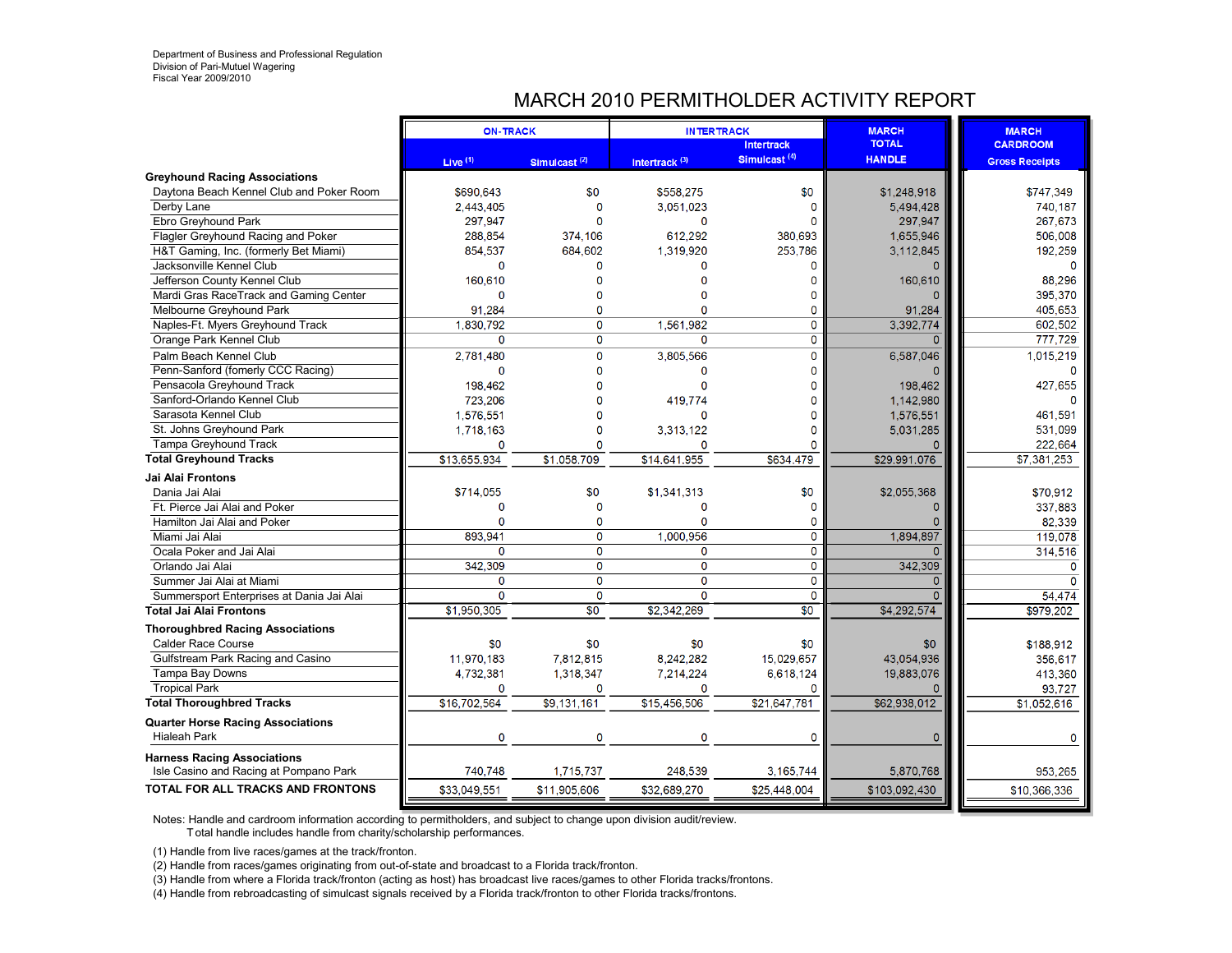# APRIL 2010 PERMITHOLDER ACTIVITY REPORT

|                                           | <b>ON-TRACK</b> |                          | <b>INTERTRACK</b>         |                          | <b>APRIL</b>  | <b>APRIL</b>          |
|-------------------------------------------|-----------------|--------------------------|---------------------------|--------------------------|---------------|-----------------------|
|                                           |                 |                          |                           | <b>Intertrack</b>        | <b>TOTAL</b>  | <b>CARDROOM</b>       |
|                                           | Live $(1)$      | Simulcast <sup>(2)</sup> | Intertrack <sup>(3)</sup> | Simulcast <sup>(4)</sup> | <b>HANDLE</b> | <b>Gross Receipts</b> |
| <b>Greyhound Racing Associations</b>      |                 |                          |                           |                          |               |                       |
| Daytona Beach Kennel Club and Poker Room  | \$565.983       | \$0                      | \$492.432                 | \$0                      | \$1.058.415   | \$662,246             |
| Derby Lane                                | 2,050,036       | $\mathbf{0}$             | 2,755,982                 | $\Omega$                 | 4,806,018     | 613,159               |
| Ebro Greyhound Park                       | 257.744         | $\Omega$                 | $\Omega$                  |                          | 257.744       | 256,652               |
| Flagler Greyhound Racing and Poker        | 383.323         | 369.518                  | 743.584                   | 371.933                  | 1.868.357     | 467,274               |
| H&T Gaming, Inc. (formerly Bet Miami)     | 621,803         | 646,944                  | 1,118,204                 | 203,120                  | 2,590,071     | 180,805               |
| Jacksonville Kennel Club                  | $\Omega$        | O                        | n                         | n                        |               | n                     |
| Jefferson County Kennel Club              | 152,849         | O                        |                           | O                        | 152,849       | 78,537                |
| Mardi Gras RaceTrack and Gaming Center    | $\Omega$        |                          |                           |                          |               | 319,844               |
| Melbourne Greyhound Park                  | $\Omega$        | $\Omega$                 |                           | 0                        | $\Omega$      | 371,149               |
| Naples-Ft. Myers Greyhound Track          | 1.150.997       | $\mathbf 0$              | 1.253.430                 | 0                        | 2.404.427     | 480,280               |
| Orange Park Kennel Club                   | $\mathbf{0}$    | $\mathbf 0$              | $\Omega$                  | $\mathbf 0$              | $\Omega$      | 661,223               |
| Palm Beach Kennel Club                    | 2,424,964       | $\mathbf 0$              | 3,598,732                 | $\mathbf 0$              | 6,023,696     | 980,246               |
| Penn-Sanford (fomerly CCC Racing)         | $\Omega$        | $\Omega$                 | $\mathbf{0}$              | n                        |               |                       |
| Pensacola Greyhound Track                 | 174,643         | $\Omega$                 | $\Omega$                  |                          | 174,643       | 366,997               |
| Sanford-Orlando Kennel Club               | 667,773         | O                        | 425,399                   |                          | 1,093,171     |                       |
| Sarasota Kennel Club                      | 1,209,985       | n                        | n                         |                          | 1,209,985     | 431,742               |
| St. Johns Greyhound Park                  | 1,556,009       | $\Omega$                 | 2.795.963                 | n                        | 4,351,972     | 463,193               |
| <b>Tampa Greyhound Track</b>              | $\mathbf{0}$    | $\Omega$                 | $\mathbf 0$               | n                        |               | 196,652               |
| <b>Total Greyhound Tracks</b>             | \$11,216,108    | \$1,016,461              | \$13,183,726              | \$575,053                | \$25,991,349  | \$6,529,998           |
| <b>Jai Alai Frontons</b>                  |                 |                          |                           |                          |               |                       |
| Dania Jai Alai                            | \$574,762       | \$0                      | \$1,160,674               | \$0                      | \$1,735,436   | \$67,754              |
| Ft. Pierce Jai Alai and Poker             | $\Omega$        | $\Omega$                 | $\Omega$                  | $\Omega$                 | $\Omega$      | 303,960               |
| Hamilton Jai Alai and Poker               | $\Omega$        | $\mathbf 0$              |                           | 0                        |               | 82,728                |
| Miami Jai Alai                            | 912,450         | $\mathbf{0}$             | 994,369                   | $\mathbf{0}$             | 1,906,819     | 109,084               |
| Ocala Poker and Jai Alai                  | $\mathbf 0$     | 0                        | 0                         | $\mathbf 0$              | $\Omega$      | 292,828               |
| Orlando Jai Alai                          | 188,865         | $\overline{0}$           | $\overline{0}$            | $\overline{0}$           | 188,865       | $\Omega$              |
| Summer Jai Alai at Miami                  | $\mathbf 0$     | $\Omega$                 | $\overline{0}$            | $\mathbf{0}$             | $\Omega$      |                       |
| Summersport Enterprises at Dania Jai Alai | $\mathbf 0$     | 0                        | 0                         | 0                        |               | 45,518                |
| <b>Total Jai Alai Frontons</b>            | \$1,676,077     | $\overline{30}$          | \$2.155.043               | $\overline{30}$          | \$3,831,120   | \$901.872             |
| <b>Thoroughbred Racing Associations</b>   |                 |                          |                           |                          |               |                       |
| <b>Calder Race Course</b>                 | \$454,636       | \$1,118,714              | \$427,026                 | \$2,894,226              | \$4,894,603   | \$174,592             |
| Gulfstream Park Racing and Casino         | 4,953,630       | 7.375.302                | 4,608,061                 | 11,118,819               | 28.055.811    | 371,699               |
| Tampa Bay Downs                           | 3, 151, 317     | 1,885,409                | 5.150.468                 | 8.637.776                | 18,824,969    | 353,803               |
| <b>Tropical Park</b>                      | $\bf{0}$        | $\Omega$                 | $\Omega$                  | n                        |               | 81,040                |
| <b>Total Thoroughbred Tracks</b>          | \$8,559,584     | \$10,379,424             | \$10,185,555              | \$22,650,821             | \$51,775,383  | \$981.134             |
| <b>Quarter Horse Racing Associations</b>  |                 |                          |                           |                          |               |                       |
| <b>Hialeah Park</b>                       | $\mathbf 0$     | 0                        | $\mathbf 0$               | 0                        | $\mathbf{0}$  |                       |
| <b>Harness Racing Associations</b>        |                 |                          |                           |                          |               |                       |
| Isle Casino and Racing at Pompano Park    | 501.539         | 1.582.008                | 147.409                   | 2.984.415                | 5,215,370     | 850,276               |
| TOTAL FOR ALL TRACKS AND FRONTONS         | \$21,953,308    | \$12,977,894             | \$25,671,732              | \$26,210,289             | \$86,813,222  | \$9,263,280           |
|                                           |                 |                          |                           |                          |               |                       |

Notes: Handle and cardroom information according to permitholders, and subject to change upon division audit/review.

T otal handle includes handle from charity/scholarship performances.

(1) Handle from live races/games at the track/fronton.

(2) Handle from races/games originating from out-of-state and broadcast to a Florida track/fronton.

(3) Handle from where a Florida track/fronton (acting as host) has broadcast live races/games to other Florida tracks/frontons.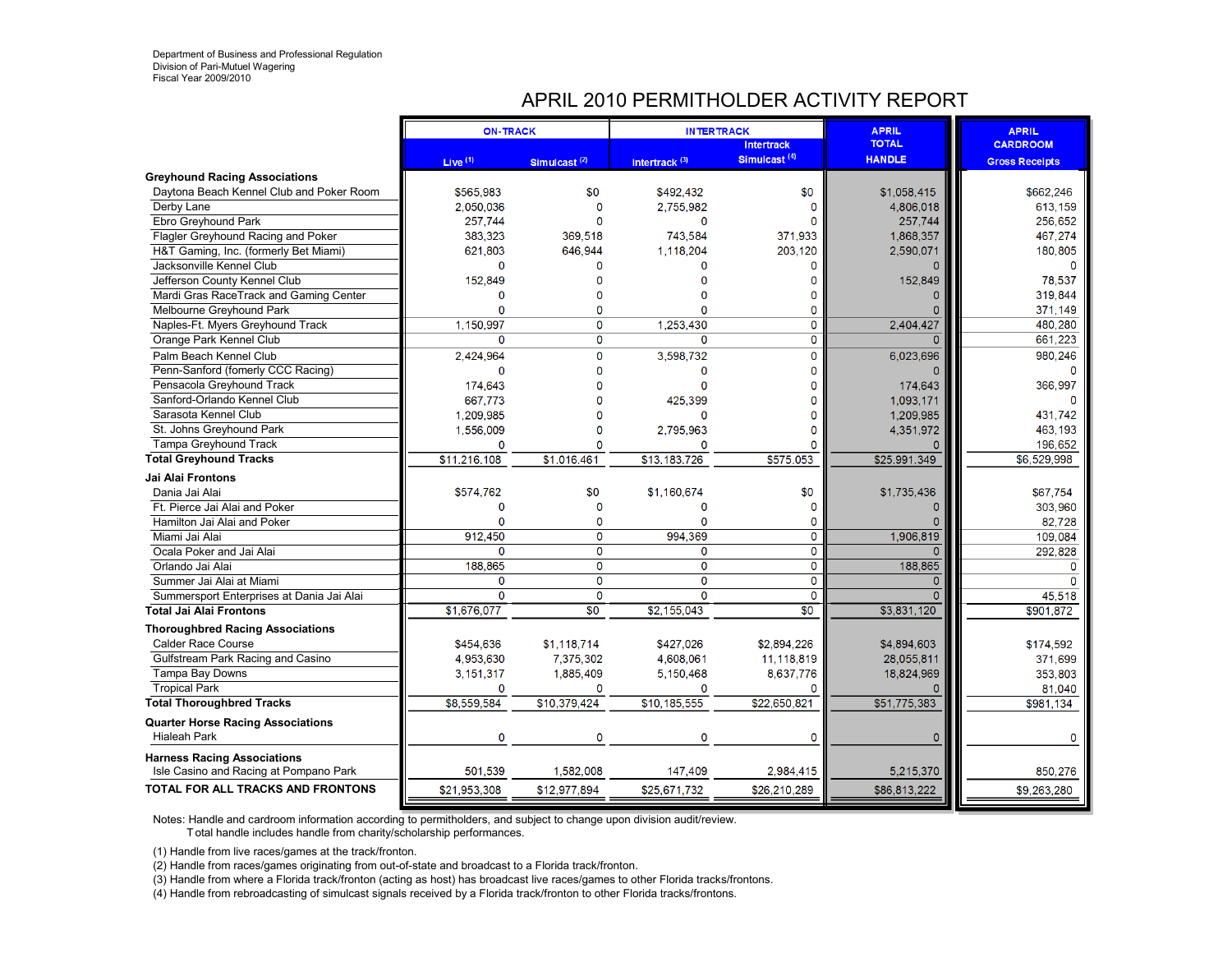# MAY 2010 PERMITHOLDER ACTIVITY REPORT

|                                           | <b>ON-TRACK</b> |                          | <b>INTERTRACK</b>         |                          | <b>MAY</b>     | <b>MAY</b>             |
|-------------------------------------------|-----------------|--------------------------|---------------------------|--------------------------|----------------|------------------------|
|                                           |                 |                          |                           | <b>Intertrack</b>        | <b>TOTAL</b>   | <b>CARDROOM</b>        |
|                                           | Live $(1)$      | Simulcast <sup>(2)</sup> | Intertrack <sup>(3)</sup> | Simulcast <sup>(4)</sup> | <b>HANDLE</b>  | <b>Gross Receipts</b>  |
| <b>Greyhound Racing Associations</b>      |                 |                          |                           |                          |                |                        |
| Daytona Beach Kennel Club and Poker Room  | \$592.302       | \$0                      | \$444.133                 | \$0                      | \$1,036.435    | \$713,856              |
| Derby Lane                                | 2,033,204       | 0                        | 2,972,998                 | $\mathbf 0$              | 5,006,202      | 619,674                |
| Ebro Greyhound Park                       | 331,398         | n                        | $\Omega$                  | O                        | 331,398        | 282,637                |
| Flagler Greyhound Racing and Poker        | 375.395         | 358.389                  | 632.203                   | 356.254                  | 1.722.241      | 477,173                |
| H&T Gaming, Inc. (formerly Bet Miami)     | 563.672         | 687.876                  | 1,094,852                 | 223.799                  | 2,570,197      | 176,414                |
| Jacksonville Kennel Club                  | 0               | 0                        | O                         | 0                        |                | O                      |
| Jefferson County Kennel Club              | 132,688         | O                        |                           | 0                        | 132,688        | 95,211                 |
| Mardi Gras RaceTrack and Gaming Center    | Ő               | n                        |                           | n                        |                | 317.039                |
| Melbourne Greyhound Park                  | Ō               | 0                        |                           | $\Omega$                 | 0              | 368,646                |
| Naples-Ft. Myers Greyhound Track          | 992.575         | 0                        | 1,125,372                 | $\mathbf 0$              | 2,117,947      | 429,679                |
| Orange Park Kennel Club                   | $\mathbf{0}$    | 0                        | 0                         | $\mathbf{O}$             | $\Omega$       | 731,138                |
| Palm Beach Kennel Club                    | 2,240,456       | $\mathbf 0$              | 3,721,505                 | $\mathbf 0$              | 5.961.961      | 817,291                |
| Penn-Sanford (fomerly CCC Racing)         | $\mathbf{0}$    | $\Omega$                 | $\mathbf{0}$              | $\Omega$                 | n              | $\Omega$               |
| Pensacola Greyhound Track                 | 204,708         | O                        | $\Omega$                  | O                        | 204,708        | 367,512                |
| Sanford-Orlando Kennel Club               | 738.034         |                          | 494.957                   |                          | 1.232.991      |                        |
| Sarasota Kennel Club                      | 91,052          | n                        |                           | n                        | 91,052         | 390.064                |
| St. Johns Greyhound Park                  | 1,789,554       | O                        | 2,953,949                 | n                        | 4,743,503      | 474,228                |
| Tampa Greyhound Track                     | 0               | n                        | O                         | O                        | O              | 200,650                |
| <b>Total Greyhound Tracks</b>             | \$10,085,038    | \$1.046.265              | \$13,439,968              | \$580.053                | \$25,151,323   | \$6,461,211            |
| <b>Jai Alai Frontons</b>                  |                 |                          |                           |                          |                |                        |
| Dania Jai Alai                            | \$523,609       | \$0                      | \$1,033,142               | \$0                      | \$1,556,751    | \$64,372               |
| Ft. Pierce Jai Alai and Poker             | 285,952         | $\mathbf{0}$             | 631,887                   | $\mathbf 0$              | 917.839        | 304,716                |
| Hamilton Jai Alai and Poker               | $\Omega$        | $\Omega$                 | O                         | O                        | $\mathbf{0}$   | 86,016                 |
| Miami Jai Alai                            | $\overline{0}$  | $\overline{0}$           | $\overline{0}$            | $\mathbf{O}$             | $\overline{0}$ | 102.343                |
| Ocala Poker and Jai Alai                  | 0               | 0                        | 0                         | $\mathbf 0$              | $\overline{0}$ | 319,545                |
| Orlando Jai Alai                          | $\mathbf 0$     | 0                        | $\overline{\mathbf{0}}$   | $\mathbf 0$              | $\overline{0}$ | $\Omega$               |
| Summer Jai Alai at Miami                  | $\mathbf{0}$    | $\Omega$                 | $\mathbf 0$               | $\Omega$                 | $\overline{0}$ | $\Omega$               |
| Summersport Enterprises at Dania Jai Alai | $\Omega$        | $\overline{0}$           | $\overline{0}$            | $\Omega$                 | $\overline{0}$ | 52,086                 |
| <b>Total Jai Alai Frontons</b>            | \$809,561       | $\overline{30}$          | \$1,665,029               | $\overline{50}$          | \$2,474,590    | \$929,078              |
| <b>Thoroughbred Racing Associations</b>   |                 |                          |                           |                          |                |                        |
| <b>Calder Race Course</b>                 | \$3,507,521     | \$9.765.085              | \$2,969,517               | \$35,160,321             | \$51,402,443   | \$202.657              |
|                                           | $\mathbf{0}$    | $\mathbf{O}$             | 0                         | $\Omega$                 |                | 324,506                |
| Gulfstream Park Racing and Casino         |                 |                          | 747,240                   | 931.964                  | 2,498,811      |                        |
| Tampa Bay Downs                           | 632,228<br>O    | 187,378<br>n             | O                         |                          |                | 374,582                |
| <b>Tropical Park</b>                      | \$4,139,749     | \$9,952.463              | \$3,716,757               | \$36,092,285             | \$53,901,254   | 115,899<br>\$1,017,644 |
| <b>Total Thoroughbred Tracks</b>          |                 |                          |                           |                          |                |                        |
| <b>Quarter Horse Racing Associations</b>  |                 |                          |                           |                          |                |                        |
| <b>Hialeah Park</b>                       | 0               | 0                        | $\Omega$                  | $\mathbf 0$              | 0              | $\Omega$               |
| <b>Harness Racing Associations</b>        |                 |                          |                           |                          |                |                        |
| Isle Casino and Racing at Pompano Park    | 242.401         | 1,395,434                | 78,180                    | 2.683.999                | 4,400,014      | 894,974                |
| TOTAL FOR ALL TRACKS AND FRONTONS         | \$15,276,749    | \$12,394,163             | \$18,899,934              | \$39,356,336             | \$85,927,181   | \$9,302,907            |
|                                           |                 |                          |                           |                          |                |                        |

Notes: Handle and cardroom information according to permitholders, and subject to change upon division audit/review.

T otal handle includes handle from charity/scholarship performances.

(1) Handle from live races/games at the track/fronton.

(2) Handle from races/games originating from out-of-state and broadcast to a Florida track/fronton.

(3) Handle from where a Florida track/fronton (acting as host) has broadcast live races/games to other Florida tracks/frontons.